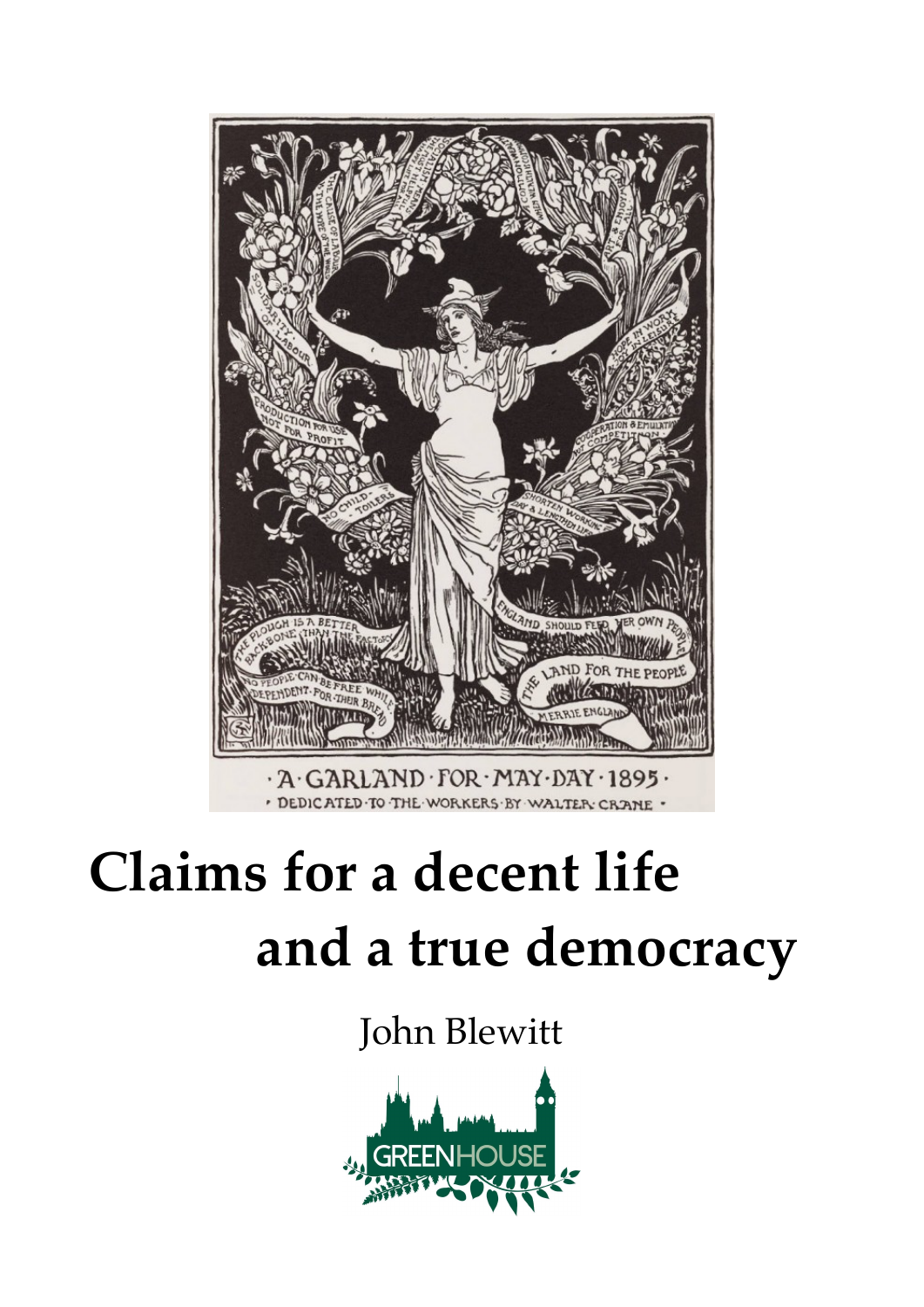The **Green House think tank** was founded in 2011. It aims to lead the development of green thinking in the UK. Green House produces reports and briefings on different subjects. We do not intend to have a party line, but rather to stimulate debate and discussion.

"Politics, they say, is the art of the possible. But the possible is not fixed. What we believe is possible depends on our knowledge and beliefs about the world. Ideas can change the world, and Green House is about challenging the ideas that have created the world we live in now, and offering positive alternatives.

The problems we face are systemic, and so the changes we need to make are complex and interconnected. Many of the critical analyses and policy prescriptions that will be part of the new paradigm are already out there. Our aim is to communicate them more clearly, and more widely."

**Green House think tank** is a company limited by guarantee, company number 9657878. Lorton Barn, Lorton Lane, Weymouth, Dorset DT3 5QH, United Kingdom. +44 (0)1305 816514, thinktankgreenhouse@gmail.com

ISBN 978-0-9933531-3-0

Cover image: *A Garland for May Day 1895* by Walter Crane (This image is in the public domain)

This report is also available via Green House think tank: www.greenhousethinktank.org/. Published 2017 © Some rights reserved. Open Access. Some rights reserved.

Green House think tank wants to encourage the circulation of our work as widely as possible while retaining the copyright. We therefore have an open access policy which enables anyone to access our content online without charge. Anyone can download, save, perform or distribute this work in any format, including translation, without written permission. This is subject to the following conditions:

·Green House (and our web address www.greenhousethinktank.org) and the author(s) are credited · The text is not altered and is used in full

· The work is not resold

· A copy of the work or link to its use online is sent to Green House.

Green House acknowledges the work of Creative Commons in our approach to copyright. To find out more go to www.creativecommons.org.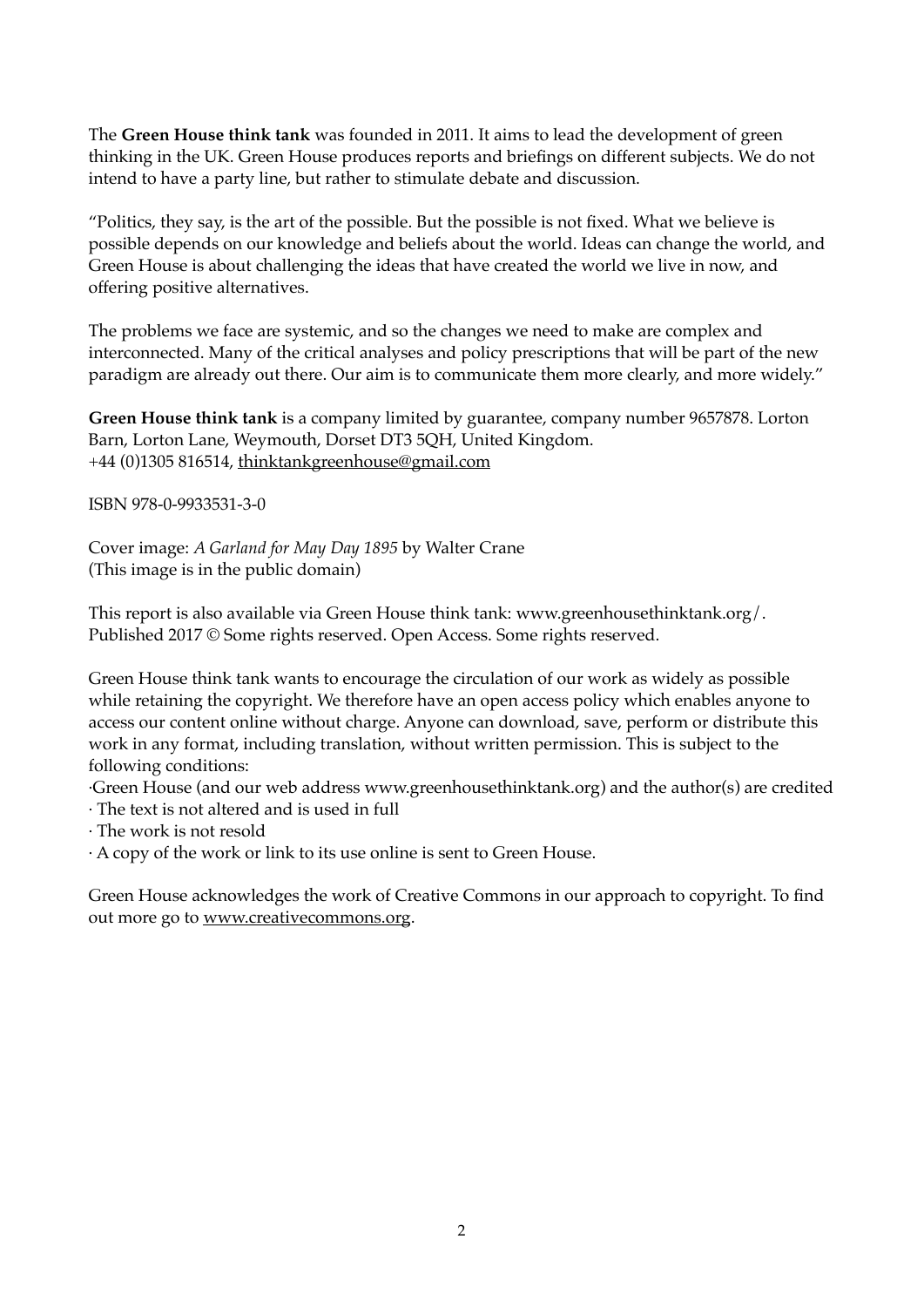## **Claims for a decent life and a true democracy**

John Blewitt

*It is right and necessary that all men should have work to do which shall be worth doing, and be of itself pleasant to do; and which should be done under such conditions as would make it neither overwearisome nor over-anxious.*

(William Morris from 'Art and Socialism')

The future of work and employment is a major public issue brought on by both rapid technological changes and the inability of capitalism to recover from the economic and financial crisis of 2007-08. What also seems to be noticeable by its absence from many public discussions is the persistent inability and unwillingness of governments and businesses to rectify the massive democratic deficit in work organisations. It is clear that economic recoveries in the recent past have been largely jobless and increasing technological unemployment brought on in the new digital wonderland spearheaded by the Internet of Things, robotisation, automation and Artificial Intelligence is also a distinct possibility (Brynjolfsson and McAfee, 2014; Ford, 2015). Susskind and Susskind (2017) argue that many professionals in education, law and health will be seriously affected too although whether this undermines or reinforces existing forms of managerialism and control is yet to be seen. On the other hand, David Autor (2015; 2016) suggests that many middle-skill jobs cannot readily be performed by machines and maybe increasing as is the case within the health and repair occupations. New jobs are being created too but the primary issue with these particularly in the gig economy is that they are low paid, of poor quality, devoid of employment rights and largely lacking in worker autonomy and control. For Kate Fielding (Fielding, 2017) of Co-operatives UK, the status of being legally self employed workers unintentionally disguises many abuses that renders this sector a potential ally of modern slavery. Elsewhere, hierarchical and autocratic power structures and relationships dominate most work organisations while salaries and wages are at the mercy of manipulated market mechanisms. Job related stress, alienation and general dissatisfaction constitute the norm leading some work psychologists to develop research and consultancy projects that go by the name by the Orwellian name of 'meaningfulness interventions'. If you find yourself unengaged in your job HR can help you see it as meaningful and so make you happy and productive.

Today's problems are systemic, and only a fundamental social and economic transformation will be able to transform the unequal power structures and exploitative relationships inherent in capitalist work organisations.There are now many prescriptions essentially marrying socialist and green ideas which outline what needs to be done (Mason, 2015; Srnicek and Williams, 2015; Bregman, 2017). Neoliberal economic thinking,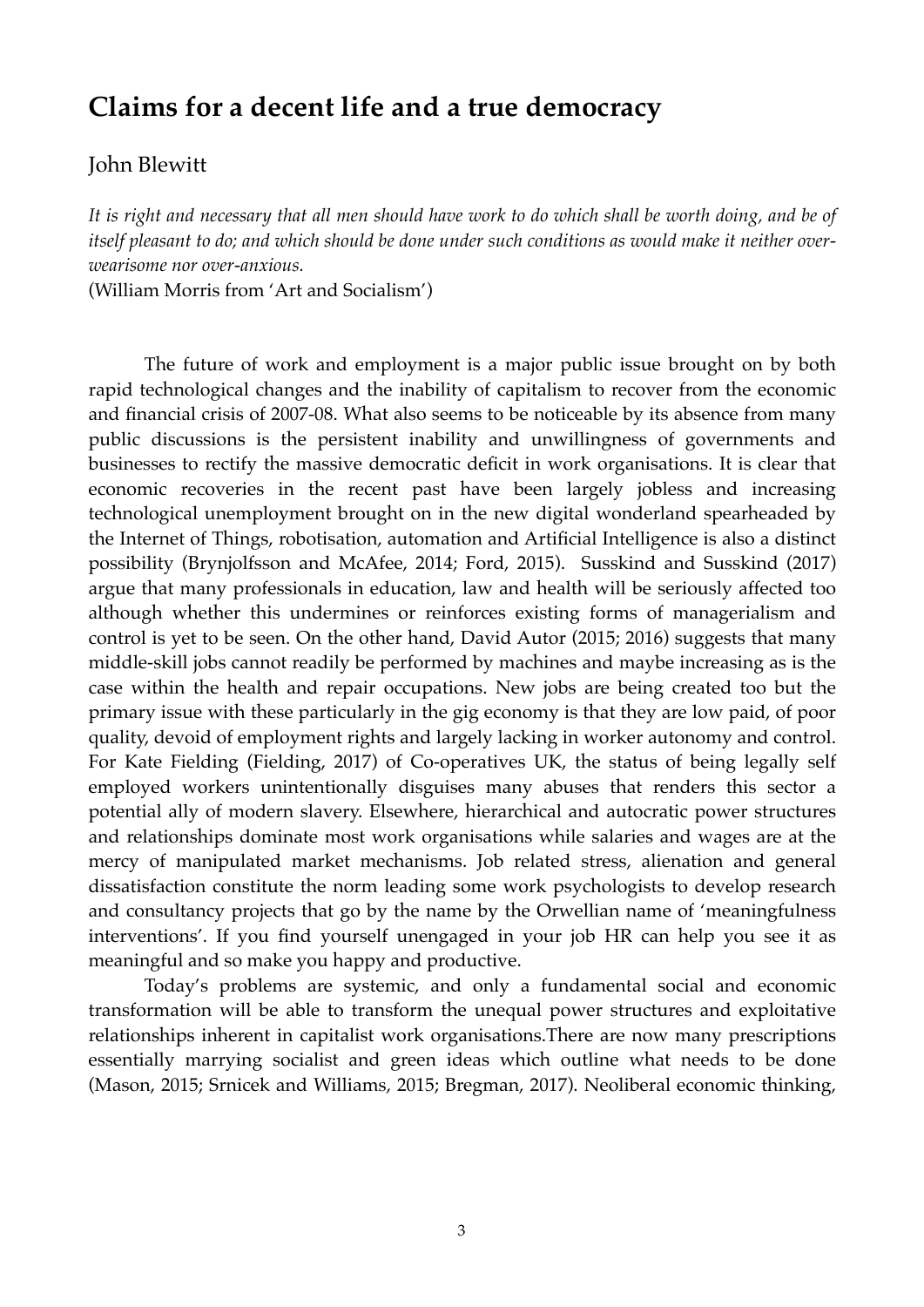a neoliberal *mentalité<sup>1</sup>* and institutions are reluctant to change as elite vested interests like things the way they are particularly if the inequalities of wealth and power remain unchanged or enhanced. What seems like a constant erosion (Reich, 2009) if not hatred of political democracy (Wolin, 2010; Rancięre, 2009), is just fine by them as this simply complements the lack of democracy in so many workplaces today. But it does not have to be like this. There have been a number of worthy attempts in the not too distant past, and increasingly in the present, to democratise the economy, the workplace and the wider society. This essay is an exploration of some of those excursions into economic democracy which may be important to a transformative process that is sustainable, equitable and fair. I start with a short trip back the future where the promise of a more libertarian socialism briefly flourished and could possibly do so again (Masquelier, 2014).

#### **How we live and how we might live**

William Morris and Edward Carpenter belong to a very select group of people being two of the very few socialists virtually everyone has a good word for. Irrespective of where you are on the political spectrum, whether you are Left or Right, Green or some other colour, Morris and Carpenter are still able to speak to us today. Perhaps they speak to us more loudly now than they did in their own lifetimes and the years following their deaths in 1896 and 1929 respectively. As a poet, Morris drew inspiration from the ancient Nordic sagas and Carpenter from Emerson and Whitman. As an artist, designer and craftsman Morris relished the skill and creativity of the preindustrial middle ages, as a businessman he ran a company that few of his workers ever felt the need or desire to leave and as a prose writer he fashioned a world in *News from Nowhere, The Pilgrims of Hope* and *The Dream of John Bull* that lauded revolutionary change and an anarchistic utopia which remains as inspiring as it is aspiring. More importantly, like others of his time, notably Carlisle, John Ruskin, and Carpenter saw in industrialism and industrialisation all that was wrong with the contemporary world while enjoying, and to a degree sharing, the benefits they produce. Morris, particularly, was by no means averse to using modern technology such as photography as an aid in the design process; he would have bought a power loom except for the fact that his 'his capital can't compass' it, and bought machinery for his Merton Abbey works to do some of the burdensome and tedious work. Although he abhorred the environmental consequences of the railways, his widespread political campaigning could not have been carried out without them. Morris believed that technology should be used to relieve workers of burdensome work and to manufacture some goods, but thought that would never be able to create works of art.

He was immensely talented and quite wealthy, remaining so throughout his life through his own efforts and those of the craftsmen he employed. He believed in useful work and not useless toil, practised a form of profit sharing and worker participation in decision making, and saw in the collective endeavours of the medieval guilds a model for future industrial and economic organisation. He felt that the true realisation of the human

<sup>&</sup>lt;sup>1</sup> Mentalités is derived from the Annales School of History associated with Fernand Braudel, Marc Bloch, Roger Chartier, Jacques Le Goff and others. For the cultural historian Peter Burke (1986) *mentalités* comprise of three elements (1) a stress on collective rather than individual attitudes; (2) an emphasis on unspoken assumptions, on perception and on everyday thought; and (3) the structure as well as the content of beliefs.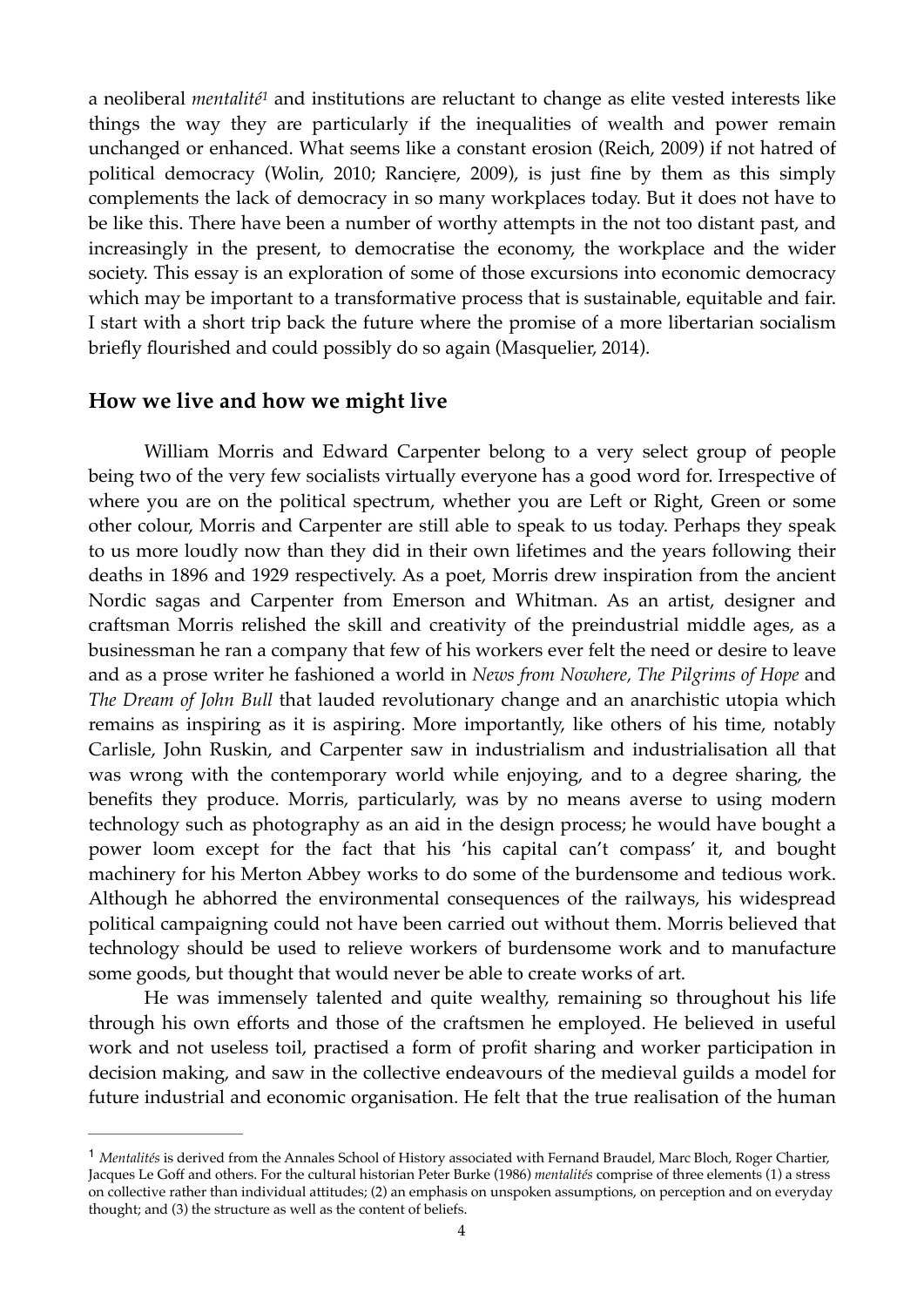potential was through labour which he understood as essentially the same as that of artistic creativity and art itself. The joy of medieval construction from the most magnificent cathedral to the most humble barn was a result of the collective knowledge, skill, artistry and creative capacity of the medieval tradesmen. Consequently, it should come as no surprise that in his lecture 'How we live and how we might live,' he identified four claims, or requirements, which would enable everyone to experience a decent life. These claims were: a healthy body; an active mind in sympathy with the past, the present and the future; an occupation for a healthy body and an active mind; and finally, a beautiful world to live in.

Morris did not have to stray far from his London home, Kelmscott House in Hammersmith, to witness the effects of industrialisation and urbanisation on the health and wellbeing of the majority of Londoners, that 'mass of people employed in making all those articles of folly and luxury, the demand for which is the outcome of the existence of the rich non-producing classes' (Morris, 1915a: 103). Endemic ill health was a product of overwork, undernourishment, disease, squalor, arduous and alienating work, and poor housing conditions. Today, we still seek good health and it still evades the lives of many people and not just those who struggle on less than two dollars a day in the Global South. Many people in the affluent Global North struggle with ill health too which is as much to do with structural economic inequality and oppressive power relationships as it is with a rampant consumerism where many articles of folly and luxury, bread and circuses, are in reach, or actually just out of reach, of the increasingly under- or precariously employed. The work of Wilkinson and Pickett (2010) clearly shows how and why this is so. Stress, psychological depression, diabetes, obesity and paradoxically malnutrition are social ills and products of a global economic system based unashamedly on the private accumulation of wealth, power and profit. Capitalism is with us still, as is History, which far from having ended - seems to march relentlessly onwards. Marx recognised that capitalism needs to constantly grow to survive, it needs people to consume more and more, and for this to occur everything must become a business opportunity, everything must be commodified - labour, health, fitness, nature, climate change and even death. In such a world, as the young Marx suggested in his early writings, human subjectivity, the human spirit, is alienated from itself, from nature, from the products of human labour, and from whatever is the truth in being truly human. As Morris (1915a: 103) wrote in the essay 'Useful Work versus Useless Toil',

Wealth is what Nature gives us and what a reasonable man can make out of the gifts of Nature for his reasonable use. The sunlight, the fresh air, the unspoiled face of the earth, food raiment and housing necessary and decent; the storing up of knowledge of all kinds, and the power of disseminating it; means of free communication between man and man; works of art the beauty which man creates when he is most a man, most aspiring and thoughtful - all things which serve the pleasure of people, free, manly and uncorrupted.

For Morris, human beings create themselves, their subjectivity, only through their free and honest labour. If they can't do this they are fatally diminished - slaves of and to an industrialised society that knows the price of everything and the value of nothing. Good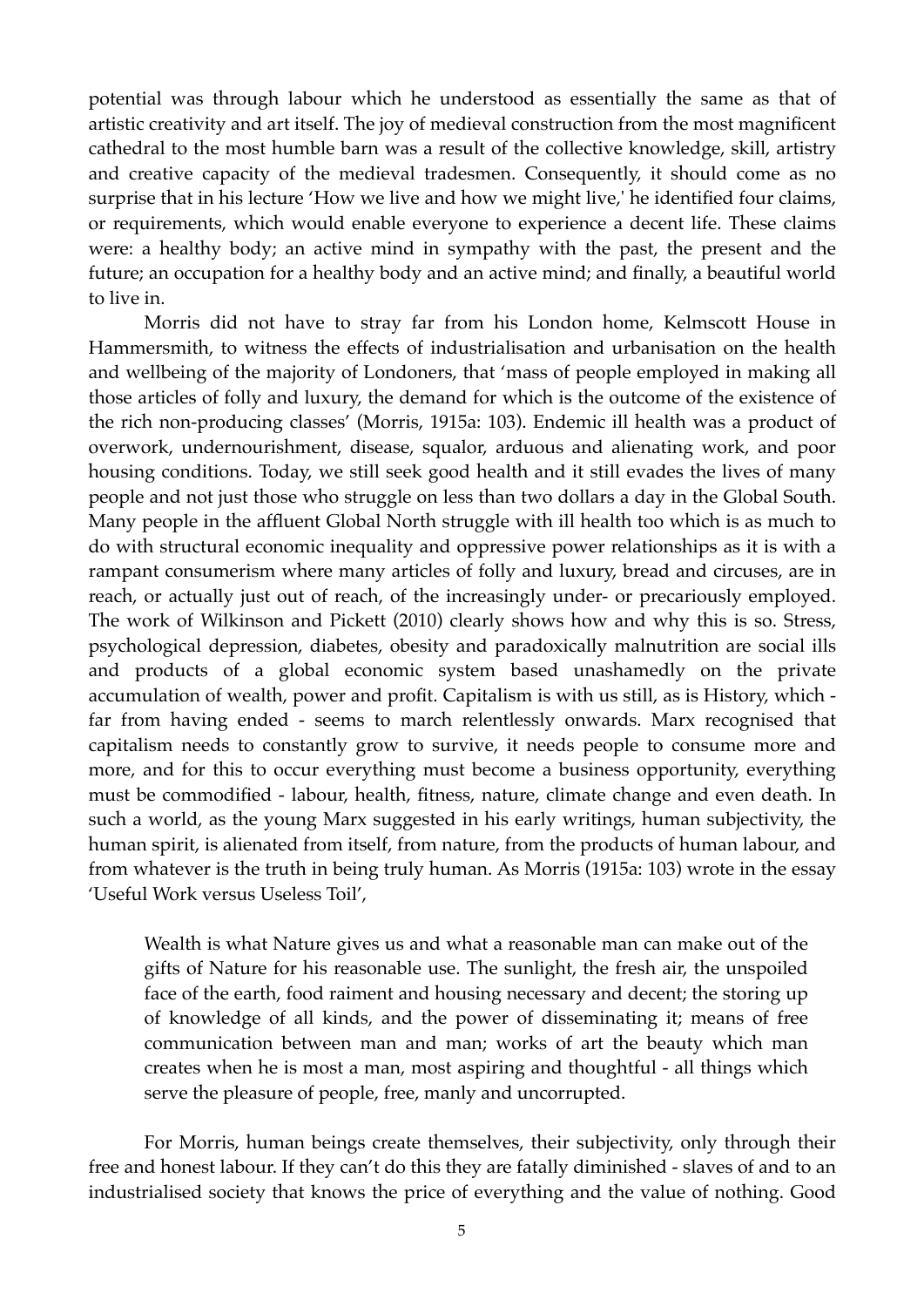health cannot be attained in a social system where what creates human beings as social beings is itself a commodity to be bought and sold, to be used and used up, and ultimately discarded as a human resource no longer worthy of consideration because the experience of labour as a commodity form has worn away both body and mind. Karl Polanyi argued that labour, like land and money, is both a fictitious commodity and a historical phenomenon - a creation not so much of a market economy but of a marketised society. '[N]ever before our own time,' wrote Polanyi (2001: 71), 'were markets more than accessories to economic life,' because the economic system was absorbed in the social system. For Polanyi, labour is emphatically not a commodity since it 'is only another name for a human activity which goes with life itself, which in turn is not produced for sale but for entirely different reasons, nor can that activity be detached from the rest of life, be stored or mobilized' (Polanyi, 2001: 75). To allow markets to solely determine the fate of human life and the natural environment is to demolish and degrade society. As many critics of neoliberalism have demonstrated, it is a form of power, knowledge and control of both social collectivities and individuals emanates from this market *mentalité.* It shapes patterns of behaviour, modes of thought, regimes of truth, institutional and organisational change to create marketised individuals whose worth is dependent on what they consume and how they themselves function and identify themselves as marketised commodities. Wendy Brown (2015) has drawn on Foucault's conceptions of bio-power, governmentality and biopolitics to show how neoliberalism, the market *mentalité par excellence*, suffuses the very life blood of the contemporary world. She takes maketisation and commodification a step beyond Polanyi and Marx for she believes neoliberalism approaches all aspects of life in the same marketised way. In the process, democratic values have shifted from the political to the economic arena. Freedom is conceived and presented not as political participation but as market freedom - the freedom to compete, the freedom to drive a car and to shop and the freedom from government regulation.

This *mentalité* is currently hegemonic. Everything is now a subject of, and subjected to, market metrics. Many theories, policies and practices relating to sustainability and sustainable development are not excepted. The very notion of ecosystem services comes with a dollar sign attached and sustainability practitioners, and many sustainability educators, evaluate human potential in terms of it being manifestations of social and intellectual 'capital'. The market *mentalité* is clearly evident in the way education, particularly higher education, has developed in recent years. A good education is one in which a student can effectively become a desirable commodity rather than a knowledgeable person or responsible citizen (Blewitt, 2013). Consequently, the market *mentalité* has decentred the human subject from itself rendering the idea, and indeed the practice of democracy, surplus to requirements. Democracy simply gets in the way which suggests for some, such as Douglas Rushkoff (2009) in his *Life Inc,* that there is a totalising aspect to neoliberalism, made manifest by the institutional dominance of corporations, which seemingly shares a common heritage and certain qualities with (Italian) fascism. There is that similar desire to order society on a particular (scientific) understanding of human nature, today based on the philosophical template derived from the concept of *homo oeconomicus;* a similar political alliance between the state and the corporate sector; a similarly expansive use of public relations and propaganda techniques to nurture consent; and a similarly deep suspicion of free human beings. Wendy Brown sees this neoliberalism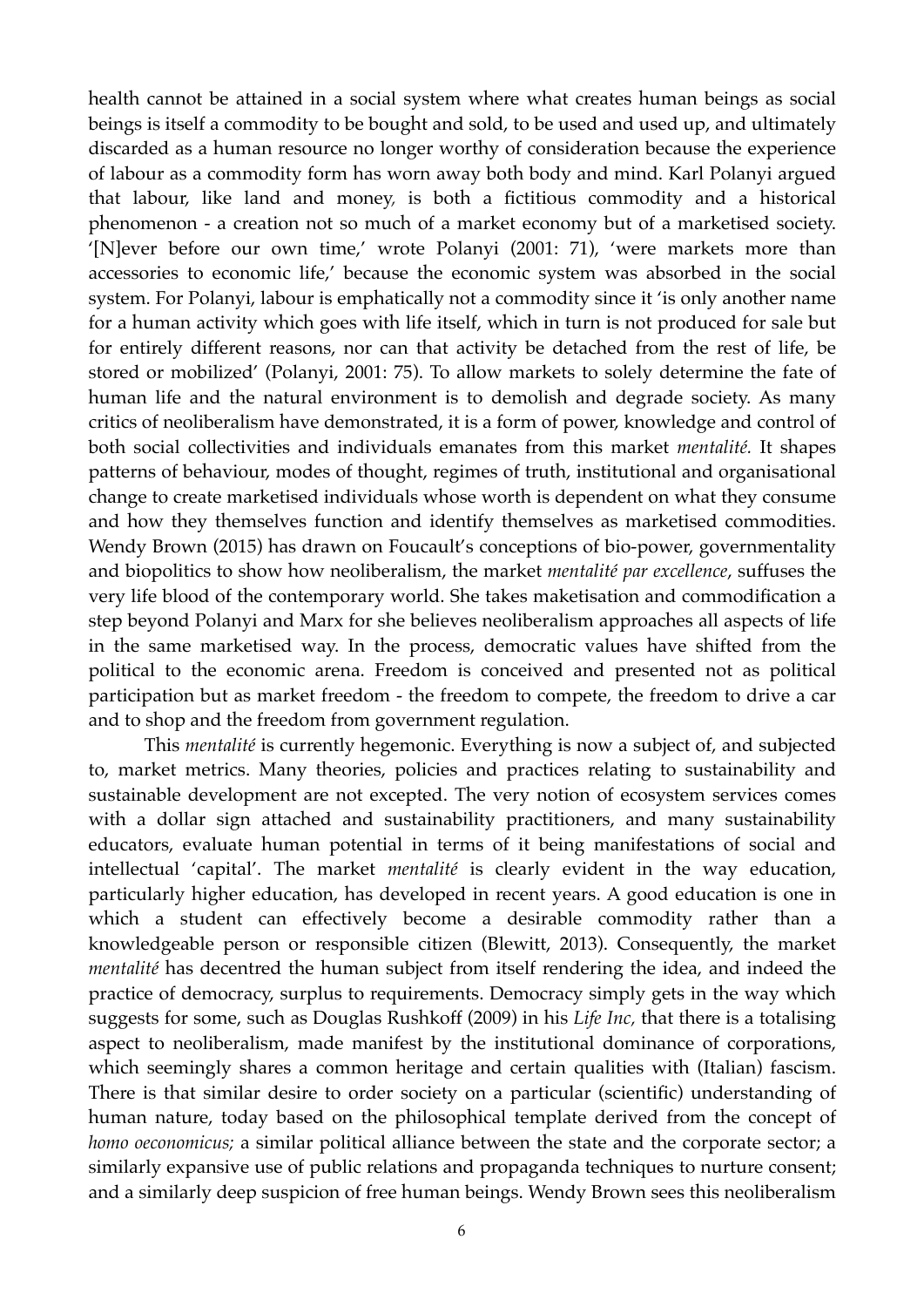as having its roots in liberalism and in turn, the Israeli scholar Ishay Landa (2014), argues that economic liberalism was clearly a constituent intellectual foundation for fascism. And it is undoubtedly the case that economic liberalism today, the commodification of labour and the hegemony of the market *mentalité*, is quite compatible with political autocracy. Indeed, Ludwig Von Mises (1978: 51) writing in 1927, praised Fascism for saving European civilisation, or more exactly private property and capitalism, from Communism, winning for itself merit that 'will live on eternally in history'.

#### **Art, Work and Nature**

The world as it is now is not the world as it has always been. It was different in the past and can, and will, be different in the future. Morris's medievalism enabled him to take the long view. His teachers are both Nature and History. The art of the craftsman entails the pleasure of making and the pleasure of buying and selling of goods at a fair price. Fairness, creativity and equity structures feeling and perception, a way of living and being. For Morris, human beings must not be immersed in and encumbered with bad work, sham work, and the waste of luxury and greed. We must not fill our homes with 'tons upon tons of unutterable rubbish' or produce goods which satisfy mere fashion or the mere desire for more - more stuff, more status or simply just more. Have nothing in your house that is neither beautiful nor useful he entreated. 'I beg you' writes Morris (1914a: 23), 'to remember both as a remedy against this, and as exactly explaining what I mean, that nothing can be a work of art which is not useful; that is to say, which does not minister to the body when well under command of the mind, or which does not amuse, soothe, or elevate the mind in a healthy state'.

The world we create must itself be beautiful and can only be so if the free creative labours of human beings find expression and sustenance. Otherwise, we will have a world characterised by pollution, waste, ugliness, environmental destruction and toil. For Morris the nineteenth century was both 'the Century of Commerce' and 'the Century of Nuisances' where rich industrialists professed their love of art by purchasing grand houses and expensive artworks while simultaneously allowing their factories to subject their workers to wage slavery and their dwellings to 'dense clouds of smoke' (Morris, 1914b: 71). Only art can redeem but, he feared (Morris, 1914b: 72),

I suppose 'tis early days in the revival of the arts to express one's disgust at the daily increasing hideousness of the posters with which all our towns are daubed. Still we ought to be disgusted at such horrors, and I think make up our minds never to buy any of the articles so advertised. I can't believe they can be worth much if they need all that shouting to sell them.

Only art made by the people and for the people, as a joy to the maker and user, can help educate us to seek a new, better way where the complete equality of condition for all and the collective authority of society, that is commonly agreed rules of conduct, would not be based on a rational utilitarian calculus but on 'the conscience of the association voluntarily accepted' (Morris, 1889 reprinted in Morton, 1973: 212). Given this, as his contemporary and fellow socialist Edward Carpenter (1920: 56) wrote in his remarkable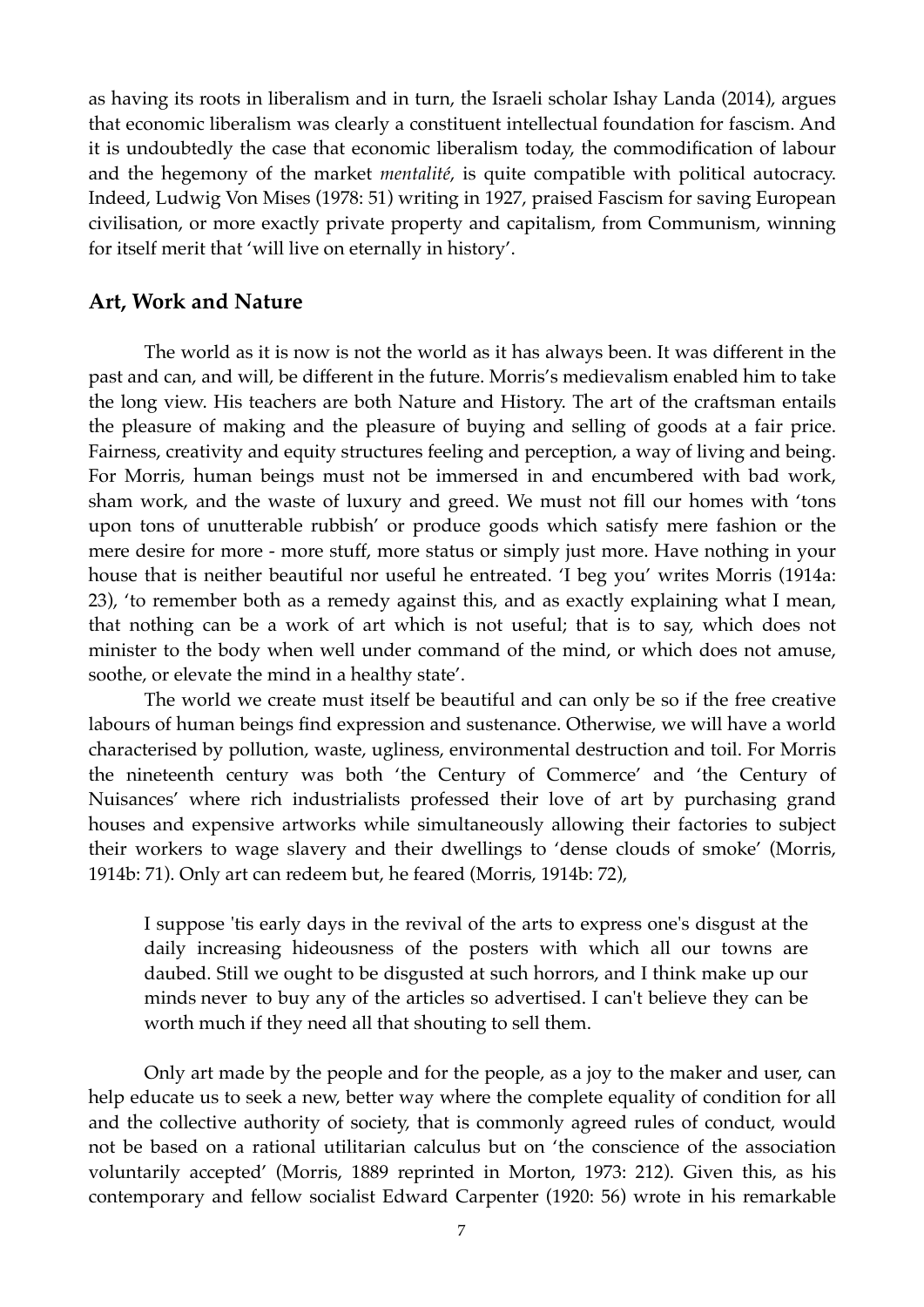*Civilization: its Cause and Cure*, 'the true Democracy has yet to come'. We must restore the unity of our nature through eating healthily, taking regular exercise, undertaking productive and satisfying work, and in the process beautify Nature rather than render it hideous as human beings are too often wont to do. Carpenter, like Morris, is frequently perceived as an early eco-socialist and feminist. He believed that in a true Democracy the farms, fields, workshops and cities people create will perfect the land 'giving voice to the desire of the mute earth'. Communal life would be near to nature and, as a consequence, people would experience 'far more humanity and sociability than ever before' (Carpenter, 1920, 66). His view of the future was as romantic and as poetic as that of Morris. Carpenter writes (1920, 66-67),

Mutual help and combination will then have become spontaneous and instinctive: each man contributing to the service of his neighbour as inevitably and as naturally as the right hand goes to help the left in the human body - and for the same reason. Everyman - think of it! - will do the work which he *likes*, which he desires to do, which is obviously before him to do, and which he knows will be useful, without thought of wages or reward; (...); out of the endless variety of human nature will spring perfectly natural and infinite variety of occupations, all mutually contributive; Society at last will be free and the human beings after long ages will have attained to deliverance.

Morris echoed such sentiments too but as a businessman he also recognised that in any society there would still be the need for some hard and dirty work to be done. This, of course, would be shared out fairly and equally. Where possible technology would be developed and engaged to lift the burden of necessity from the people themselves. Technology would provide humanity with genuine benefits where the contemporary relationship between men and machines would be reversed. As Carpenter (1920: 68) noted, it will therefore be man that becomes the master of all contemporary appliances not the reverse: 'man will use them, instead of their using him. His real life will lie in the region far beyond them'.

But Carpenter and Morris were not simply dreamers - idle singers of an empty day - but worked vigorously to make their essentially political dreams a practical reality. Morris envisaged work being undertaken for livelihood and pleasure and not for profit. He envisaged factories standing in grounds surrounded by beautiful gardens lovingly and co-operatively tended by the factory workers themselves, as indeed was the garden around his own workshop complex in Merton, south of London. Furthermore, places of work would have to be constructed artistically and soundly, incorporating facilities within them such as libraries, dining areas, schools and other places of learning and development. All this could be afforded easily for everyone as it was already for the privileged few - members of the capitalist class. Similarly, a family dwelling should be furnished well and beautifully if art and simplicity was the rule rather than the continual accretion of shoddy rubbish, useless toys and tat. Work would not be directed towards the production of 'degrading follies' for profit. There would be no Black Fridays or 'two for the price of one' or a complete fetishisation of commodities to keep the wheels of industry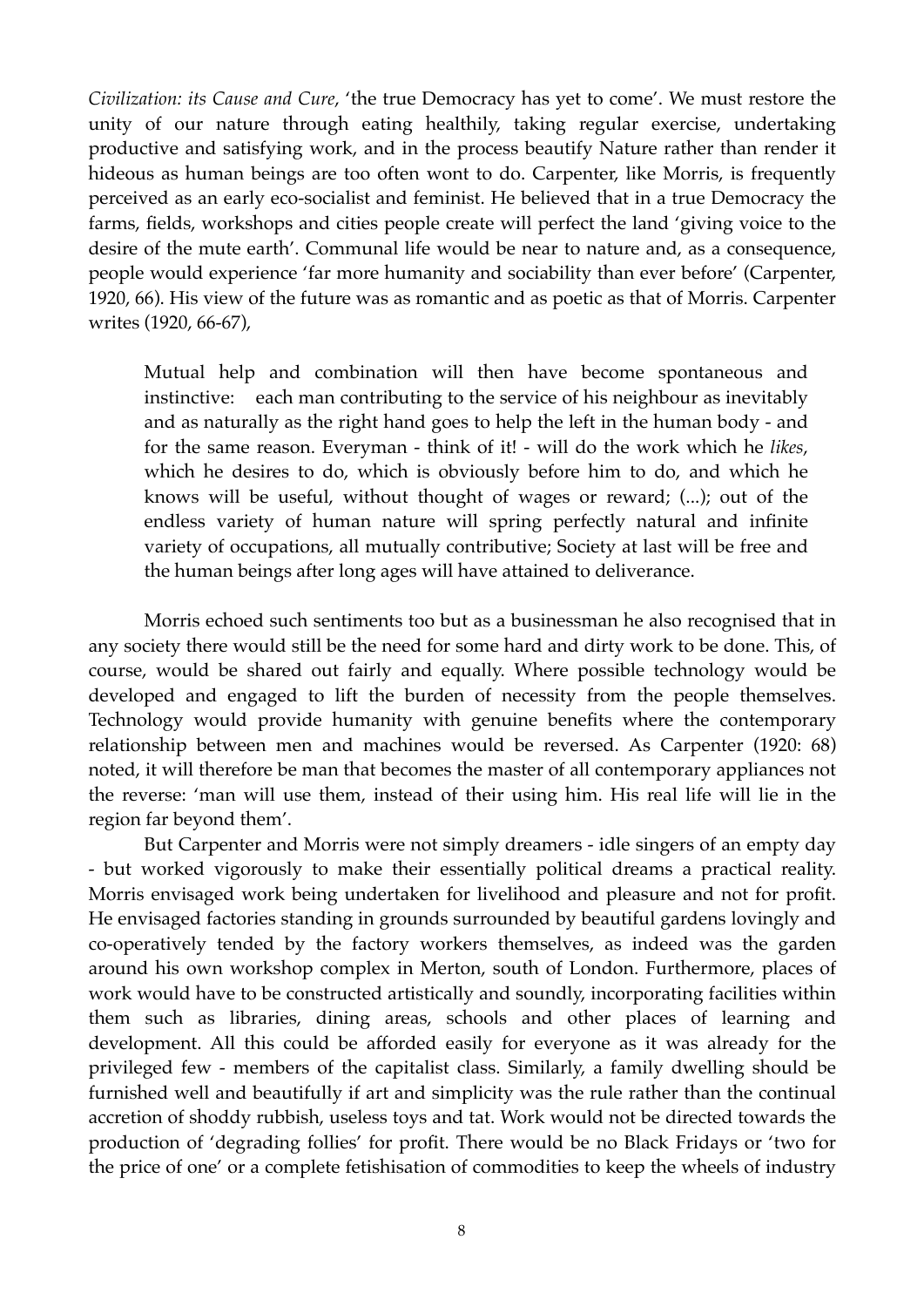turning in Morris' world. In an article in *Justice* in 1884 Morris wrote (Morris in Salmon, 1994: 39),

Nor will work turn out trash; there will be no millions of poor to make a market for wares which no one would choose to use if he were not driven to do so; everyone will be able to afford things good of their kind, and as will be shown hereafter, will have knowledge of goods enough to reject what is not excellent...

Harmful luxuries for the rich and 'disgraceful make shifts' for the poor will be a thing of the past. Technology will enable the working day to be shortened to perhaps as little as a four hours. Work would be an educative experience and everyone would learn not only how to work but also how things should be and how they can be made. The workplace will be a co-operative enterprise internally and externally. It will be part of society not apart from it. With the abolition of 'profit grinding,' competition and markets, new institutional structures, mentalities and patterns of behaviour will be enabled and will emerge through the free activities and labours of free people.

## **Putting Morris into practice**

In the years prior to and immediately following the First World War, a great deal of attention was paid to how these ideas could be realised in practice, just as one hundred years later economic, political and ecological crises combined with shape shifting digital technologies have served to focus the attention of society in similar ways. For G.D.H.Cole, himself directly inspired by Morris and Carpenter, the future had to be one where state collectivism, the 'free' market and the commodification of labour gave way to a participatory democracy and institutional arrangements based on functional attributes and necessities. In a series of books, articles and pamphlets Cole outlined a comprehensive yet flexible set of proposals known as Guild Socialism. Believing that the key to capitalist inequality, profligacy and exploitation was the commodity form of labour his starting point was its abolition and the establishment of a series of 'commonwealths' or guilds of workers to determine, organise and oversee the production and distribution of goods and services. Although the market would retain a relatively minor role in Cole's proposals his emphasis was firmly on fashioning a participatory economic and political democracy. The producers organised in their guilds would discuss, negotiate and decide in co-operation with similarly organised consumers what needed to be produced, in what quantities, how it was to be distributed and at what cost. Capital, that is wealth-producing property, would be socialised rather than lodged with the State or a capitalist class. The State, or some other central authority, variously called either a Commune or Congress, would be the functional expression of the common will. When necessary, it could act as a guarantor of equity and adjudicator in any disagreements or disputes. In being part of these commonwealths or guilds individual men and women would realise their freedom. Cole's intellectual debts were as much to Rousseau as to Morris or Marx. His concern for freedom and true democracy took precedence over that of economic efficiency. He writes (Cole, 1918, 219-220),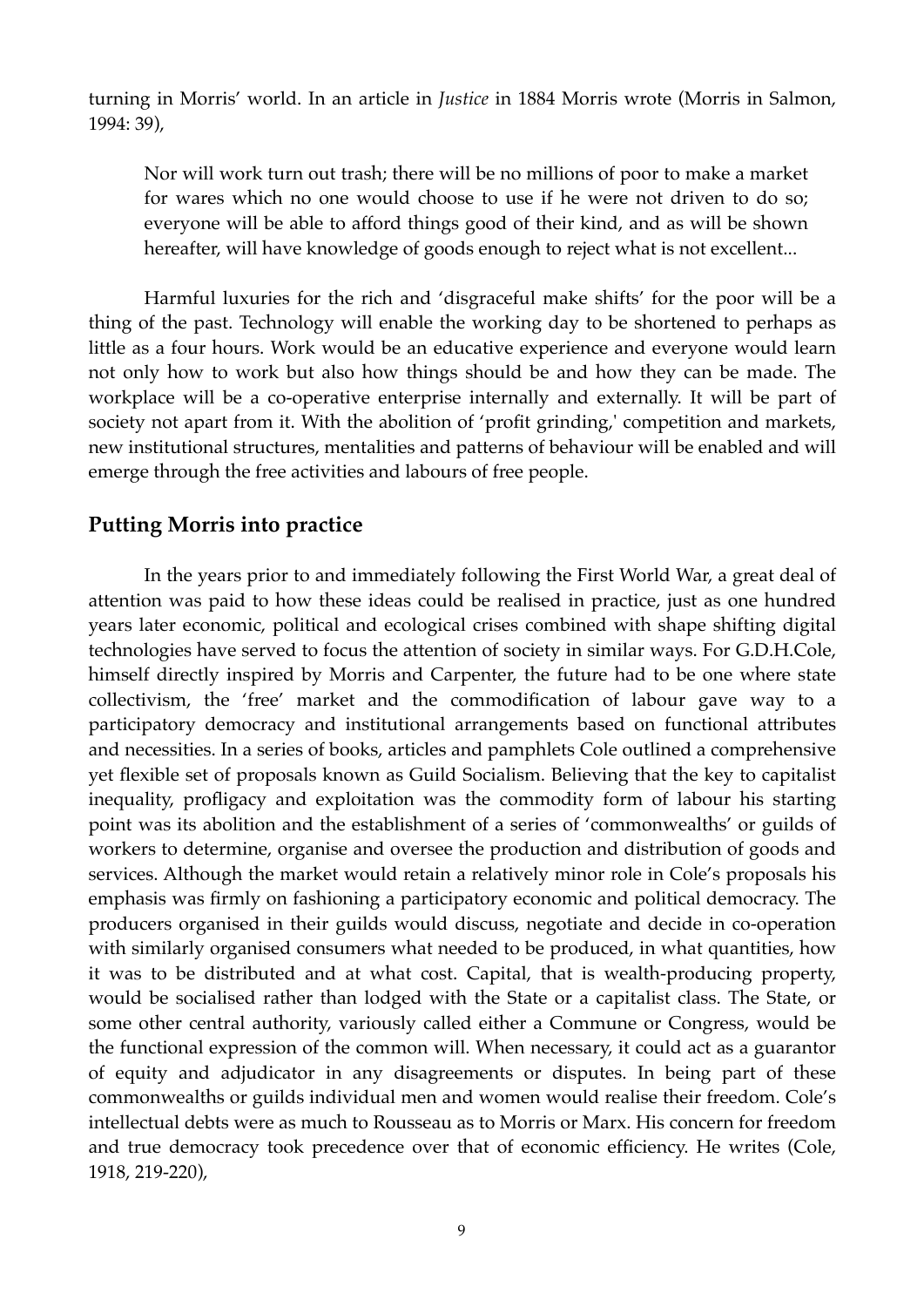Democracy may be competent or incompetent; the point is that it is right. (...) When I say "democracy," I want to be clearly understood. Democracy does not mean forcing on people the sort of reforms you want; it means setting people free, to determine what it is they want. What they want may seem to you to be very nasty; but it is nonetheless your business to help in setting them free.

Like Morris, Cole believed that if men and women were to be set free from economic necessity they would set about creating 'the good life,' an art in itself combining in a single form both utility and beauty. Only in free creation, Cole asserts, can joy be found in work and only in free and co-operative association at work and in the community can men and women act together to control both small and great affairs and thereby create the world anew. Thus, this freedom to create, to produce, to co-operate, would in its turn create a desire and predisposition to participate democratically in all other spheres of life. It would help nurture a collective sharing *mentalité* in the same way as the experience of democratic decision making in workplace co-operatives and in participatory budgeting today fashions an appetite and the skills for extending democracy, self-determination or self-government in other spheres (Greenberg, 1986). For Cole (1950: 98), 'democracy excludes too much tidiness, too much order, too much having everything taped'. Democracy involves having 'a sense of comradeship, friendship, brotherhood (...) loving your neighbours', and of having 'a physical glow of sympathy and love' for anyone honestly in need of help and support. He continues (Cole (1950: 98-99),

But - and here's the point - you can't feel that glow about people individual people, with capacities for doing and suffering - unless and until you know them personally. And you can't know, personally, more than a quite small number of people.

Democracy works best, works truly, in a devolved and decentralised manner. He supported the establishment of workshop and neighbourhood groups as the 'basic and natural units of democracy'. The experience of discussing and dealing with local affairs their attention would not necessarily be confined to the local for their role was also one of 'democratic education and awakening' and of 'ensuring a democratic vigilance the length and breadth of the great society' (Cole, 1950: 110). Scratch the surface of a true democrat, Cole concludes, and you will find a bit of an anarchist underneath. A principal task then is for the worker to gain control over his own labour and to abolish the wage system and its attendant exploitations (Cole, 1972). The system of Guild Socialism will do this if the experience of those participating in it is real, genuine and effective. Cole writes (1920: 49),

The freedom of the particular factory as a unit is of fundamental importance, because the object of the whole Guild system is to call out the spirit of free service by establishing really democratic conditions in industry. This democracy, if it is to be real, must come home to, and be exercisable directly by, every individual member of the Guild. He must feel that he is enjoying real selfgovernment and freedom at his work; or he will not work well and under the impulse of the communal spirit. Moreover, the essential basis of the Guild being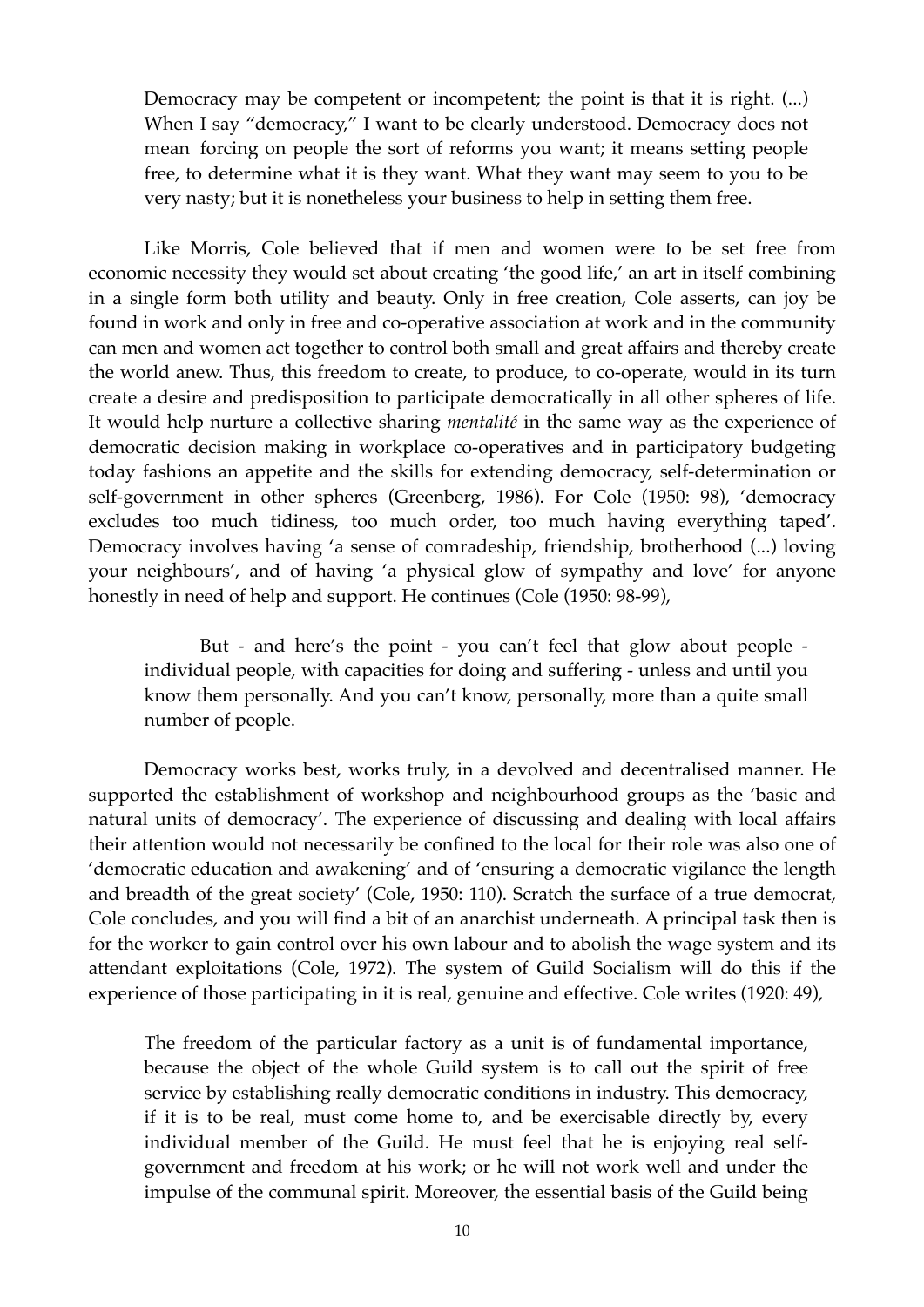associative service, the spirit of association must be given free play in the sphere in which it is best able to find expression.

And to the extent that the guild system was able to operate principally in construction in the few short years after World War One, it worked and worked quite well. Building Guilds were formed in London, Manchester and Yorkshire, and contracts were negotiated by the National Guild with the local authorities to build a number of desperately needed new homes 'fit for heroes'. The Treasury was to meet the residual cost of local authority housebuilding with some help from the local ratepayer. Private builders and suppliers immediately upped their prices as the Government would be paying, but these new organisations of workers agreed to build houses on a cost-price percentage plus a percentage to cover overheads and a fixed allowance enabling them to pay workers on a continuous basis in a sector which was notorious for its uncertainty. By the summer of 1921, 1200 houses had been completed at an estimated cost of £1,000,000 (Joslyn, 1922) - far less costly than if the construction had been organised by privately owned firms. In addition, guild workers enjoyed good pay even when laid off between jobs. Local building guilds were consolidated into one body, the National Building Guild, and a National Council was formed to spread the guild idea. Contemporary observers noted that the control, self-management, equality and comradeship existing within the building guilds ensured that the workmanship was generally of a very high standard and job satisfaction equally high (Selley, 1921; Cox, 1921). Alexander Bing (1921: 170), an American builder who visited a guild construction site in Walthamstow, (north London) was most impressed, writing,

During the past summer I visited Walthamstow and a number of Guild operations in Manchester. At the same time I inspected many other buildings in the same localities in the course of construction by private employers. On all of the Guild contracts the men were doing a substantially better day's work than on all but one of the operations of private builders. Most of the workmen spoken to were class conscious socialists. They stated that they felt this to be their opportunity to get away from the profits of the private contractor. They spoke of the advantages of working under a foreman of their own selection and of the benefits of continuous pay. They admitted that there was a great deal of slackness in the men's work throughout the trade, and said that they would certainly work harder for their own organisation than they would for the ordinary builder. My own impression, that the Guildsmen, as a matter of fact, are doing a better day's work than their fellow craftsmen in the employ of private contractors (...).

The success of the Building Guilds inspired guilds to be set up in other trades and localities. Furniture and furnishing guilds were established in Manchester, London, Warrington and Bristol; a slate quarriers' guild was established in Oswestry in North Wales and guilds of tailors were formed in London, Manchester and Glasgow. The guild concept even spread to Germany, Austria, Italy, the United States and New Zealand. Aiming to realise the aim of organising industry for service rather than for profit, all this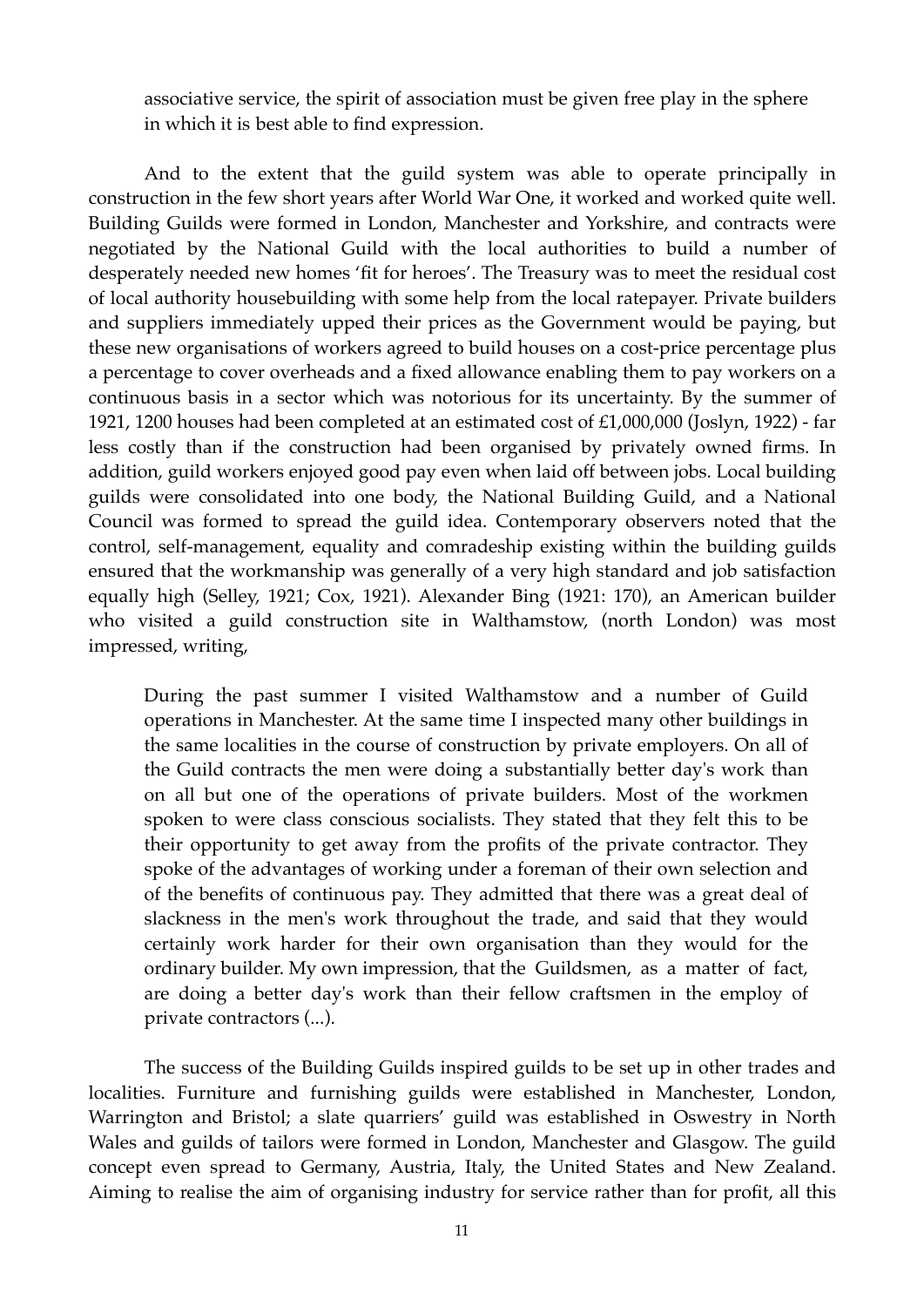was clearly too good and too dangerous to last. The Building Guilds' short life came to an end as a result of extensive lobbying from the private sector to local and central government, stating that the guilds would undermine private business and control of labour. Government wanted new houses to be built as cheaply as possible and in 1921 changed the subsidy system, which meant local authorities would be responsible for a far greater part of the housing bill than before. The contract system was changed too, which meant contractors could charge costs and an overheard percentage only up to a fixed total and the interim payment system was altered forcing contractors to have access to a larger amount of working capital for the same amount of work. The Guilds, short of working capital, could not secure further loans from the Cooperative Wholesale Society's Bank and looked to private banks and the trade unions for the necessary finance. The unions responded by stating they were trade unions not trading bodies and the banks' conditions were prohibitive. The building guilds were unable, or did not try, to leverage finance locally relying on the National Guild to negotiate at a national level with capitalist institutions essentially hostile to their Guild interests.

What is significant about Guild Socialism is the social and moral values being articulated. Although, as Ostergaard (1997: 76) states, the Building Guilds were only 'partial escape from "wage-slavery''', they represented a step towards free labour and economic democracy. Less enamoured of the Collectivist State than the Fabians Beatrice and Sydney Webb and many others in the Labour Party, guildsmen placed a far greater emphasis on freedom and autonomy. The guildsman, critic and journalist Ivor Brown argued that whereas state socialists like the Webbs wished to put socialism on a *business* basis, Guild Socialists wanted to put it on a *working* basis citing William Morris, whose 'passion for democracy was beyond reproach,' as its primary inspiration. In the second edition of his *The Meaning of Democracy* Brown (1920: 147) wrote,

History has, for the moment, passed Guild Socialism by, but the theory contains a principle so vital [self-expression through self-government] that it is certain to emerge again with its formulae adapted to the new environment.

#### **Economic Democracy**

Although the idea of Guild Socialism never had a great deal of purchase within the British labour and Socialist movement, it never completely died out, and forms of economic democracy including producer and consumer co-operatives have survived and indeed prospered in many parts of the world during the twentieth century. The anarchist cultural heritage, its values and philosophies, have been important to the co-operatives experiments in Spain and Italy. The experience of worker self-management and labourmanaged market economies in Communist Yugoslavia have also provided a number of both positive and negative lessons regarding the practical workings of economic democracy (Vanek, 1970; Lebowitz, 2015). More recently, Michael Albert (2004), Gar Alperovitz (2011), Robin Hahnel (2005; 2012a; 2012b) and others have developed an extensive and quite sophisticated account of how economic democracy actually works in some places and how it could work more broadly in the future. Even interest in Guild Socialism has seen a modest revival (Wyatt, 2013). The financial crash of 2007-8 and the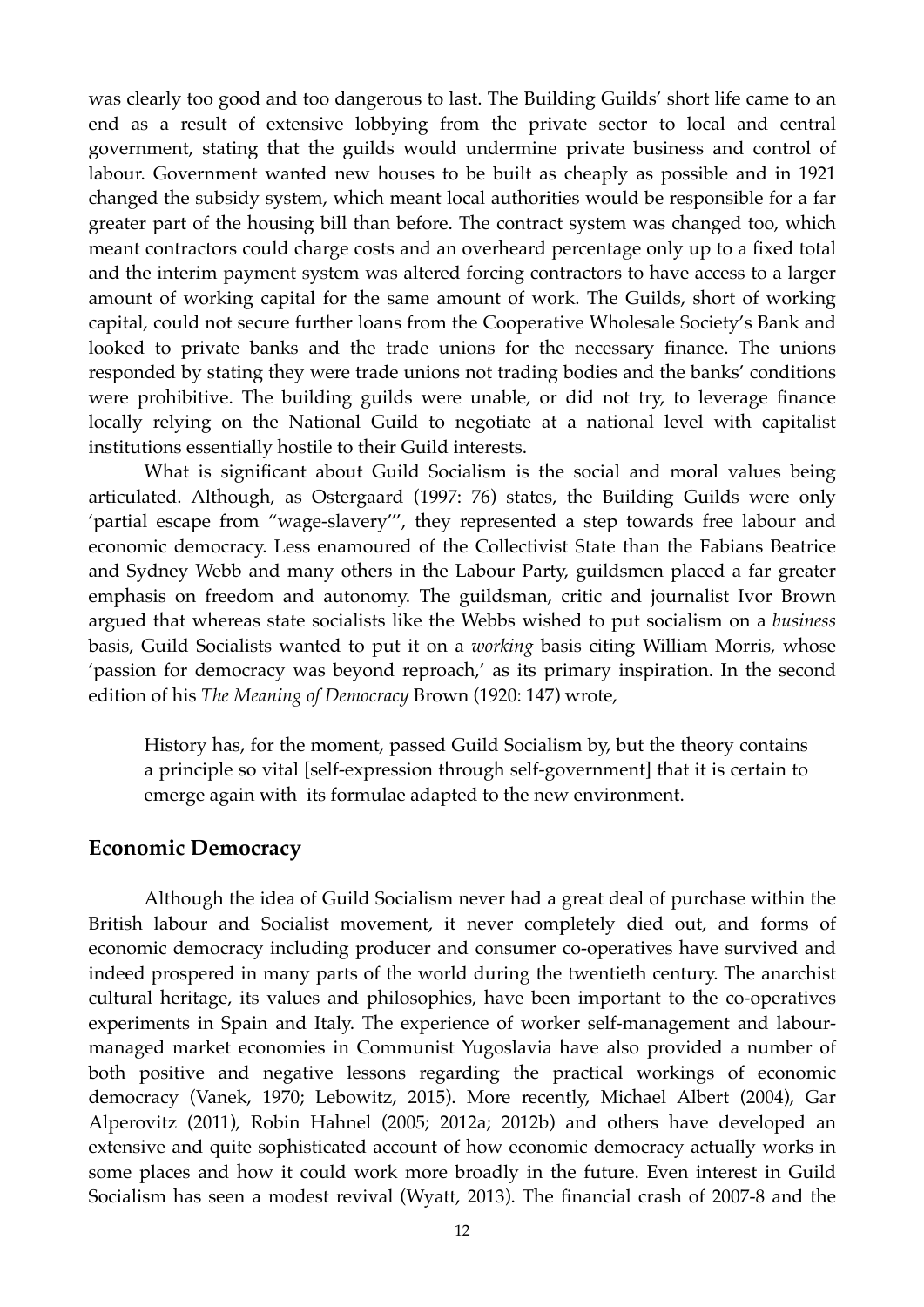consequent global economic depression combined with the brief flourishing of the Occupy movement in the US and Europe has added some impetus to this revival of interest in alternative economic and political arrangements. To this end, Hahnel (2012) has usefully identified four basic principles that must inform a democratically planned and organised participatory economy. These are:

*Economic democracy* - decision-making power in proportion to the degree a person is affected by a decision.

*Economic justice* - economic reward commensurate with effort, sacrifice and need.

*Solidarity* - concern for the wellbeing of others achieved without sacrificing economic efficiency or diversity in economic life.

*Environmental Sustainability* - production and consumption that respects ecological limits and serves to promote intergenerational equity.

Michael Albert (2004) has explored the labour process and has argued for the need for balanced 'job complexes' echoing Morris's recognition that some less than desirable tasks will need to be shared and that empowerment in the workplace requires a more rounded experience of work tasks, knowledge and skills including those of decisionmaking, giving and taking orders. In this way, each worker in a participatory economy will inhabit a particular set of work based and work related tasks and responsibilities. He also offers answers to those critics who say that participatory decision making simply takes too much time and can become tedious and unexciting by suggesting that the experience of participation is in itself both motivating and inspiring and far more so than simply working continuously on the treadmill of production whether digitally enhanced or not. Consumer wants can never be satisfied being constantly fuelled by incessant marketing, advertising, necessary digital updates and planned product obsolescence.

Significantly, Hahnel (2013) also argues that producing a given amount of wellbeing through private consumption is usually more environmentally damaging than producing the same amount through public consumption. The bias against collective consumption in capitalist, and certainly neoliberal, economies contributes to the fact that increases in labour productivity and economic efficiency do not always lead to a significant decline in material throughput. And given that increased productivity does not always lead to increases in leisure either but rather more consumption and consumerism, it is no wonder that our capitalist economies are still over-exploiting the planet's natural resources. The dream of a natural capitalism and green growth remains a dream, or even a delusion, for a central problem is also one of time and time scales. Thus, the privatisation and private exploitation of natural resources - the planet's own commonwealth - will lead to over exploitation if the rate of profit accrued is favourable over time. In other words, if the decision about how fast to extract natural resources is left to private corporations, they will do so at too fast a rate leaving little for future generations. In doing this, capitalist economies are 'warping' human development now and in the future. To counteract this,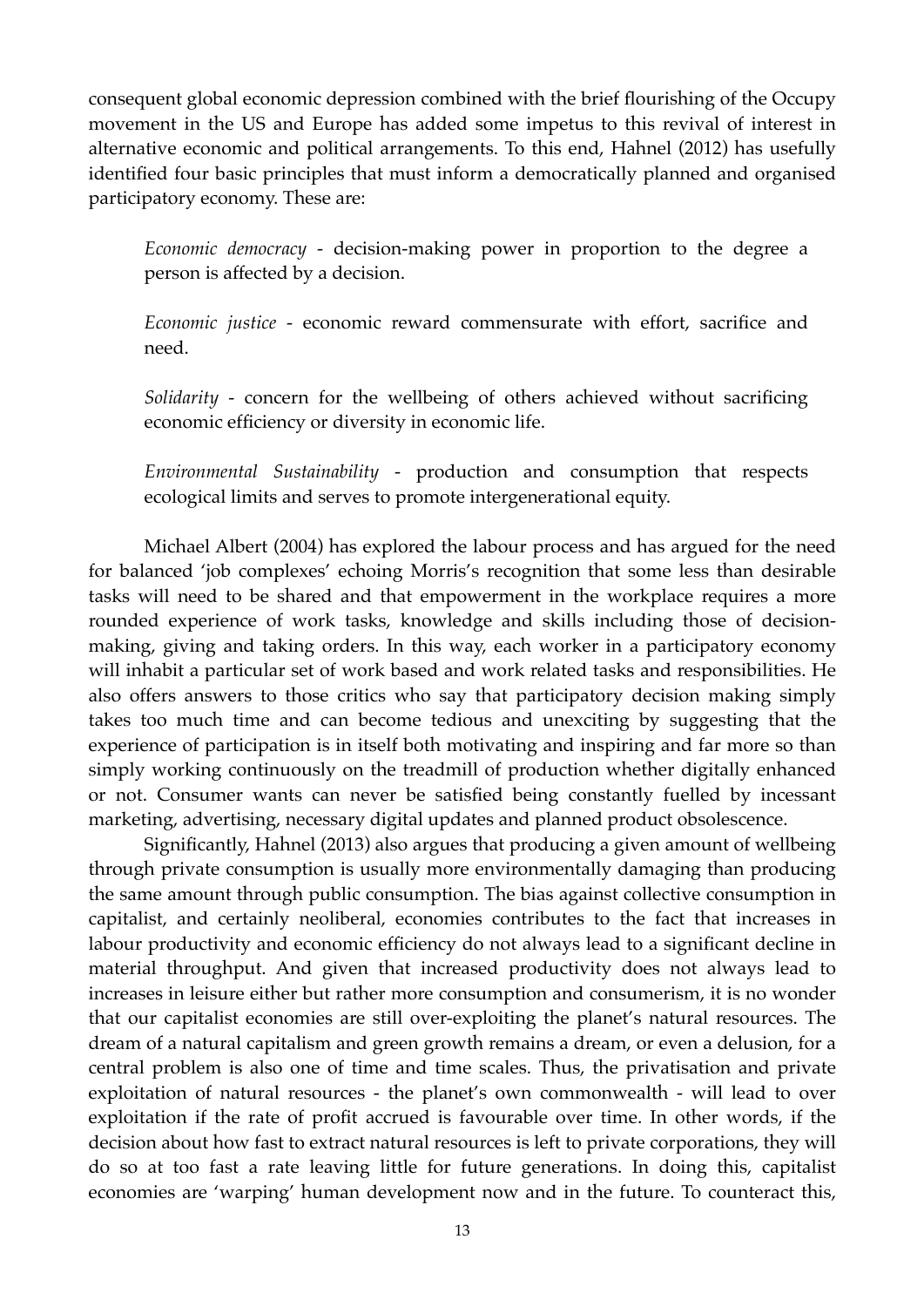new and different institutions, not based on the short-term goals of maximising profitability and the private accumulation of wealth, will need to be fashioned to enable individuals to readjust their preferences, values, patterns of behaviour and desires. Hahnel concludes that the failure to do this now under market conditions and from within a neoliberal *mentalité* is therefore not exclusively due to people being ignorant of environmental benefits or the true value of ecosystem services which can be rectified with a proper dose of sustainable education. Rather, the problem lies deep within the *mentalité*  of the private enterprise market economy itself which encourages people to consume more rather than to optimise their wellbeing. Given the choice, many people do not currently seek to increase their leisure time or develop their preferences for public goods which would pollute less and exploit natural resources less intensely. They seek more and more follies, luxuries and makeshifts. As Morris noted in his own time, it is invariably far cheaper and more efficient for property developers to clear a site of all trees and shrubs, creating a landscape as bare as a pavement, than to build sensibly around them and to fill the dwelling only with artefacts that have both beauty and utility. For Morris, Carpenter and Cole there is surely art and beauty in reversing this. It will take time but will be worth the effort. Gar Alperovitz (2011a; 2011b) acknowledges that fundamental social and economic change in the workplace, in the economy and in the wider society cannot happen overnight, even if they should, but there are nonetheless clear examples of what can be done and what can be built upon more broadly. He writes (Alperovitz, 2011b: 61),

Consider the Evergreen Co-operatives in Cleveland, Ohio, an integrated group of worker-owned companies, supported in part by the purchasing power of large hospitals and universities. The co-operatives include a solar installation company, an industrial scale (and ecologically advanced) laundry, and soon a greenhouse capable of producing more than five million heads of lettuce a year. The Cleveland effort, which is partly modelled on the nearly 100,000 person Mondragón co-operatives in the Basque region of Spain, is on track to create new businesses, year by year, as time goes on. However, its goal is not simply worker ownership, but the democratisation of wealth and community-building in general in the low-income Greater University Circle area of what was once a thriving industrial city. Linked by a nonprofit corporation and a revolving fund, the companies cannot be sold outside the network; they also return 10 percent of profits to help develop additional worker-owned firms in the area.

Not exactly the libertarian socialism advocated by Morris, Carpenter and Cole, but certainly an example of genuinely progressive change and economic justice. The notion that only private enterprise, market competition and the profit motive can inspire innovation is shown by Alperowitz and others to be a nonsense. Reinforcing this view, Pat Devine (2002) clearly shows that participatory planning and negotiated co-ordination, that would not have been unfamiliar to the Guild Socialists, can generate variety both in the forms and products of enterprise. The choice and selection of innovative possibilities for research, development and investment would be both efficient and democratic if based on socially determined criteria that recognise the inherent uncertainty in innovation and clearly offer public avenues for feedback, revision and learning which are not constrained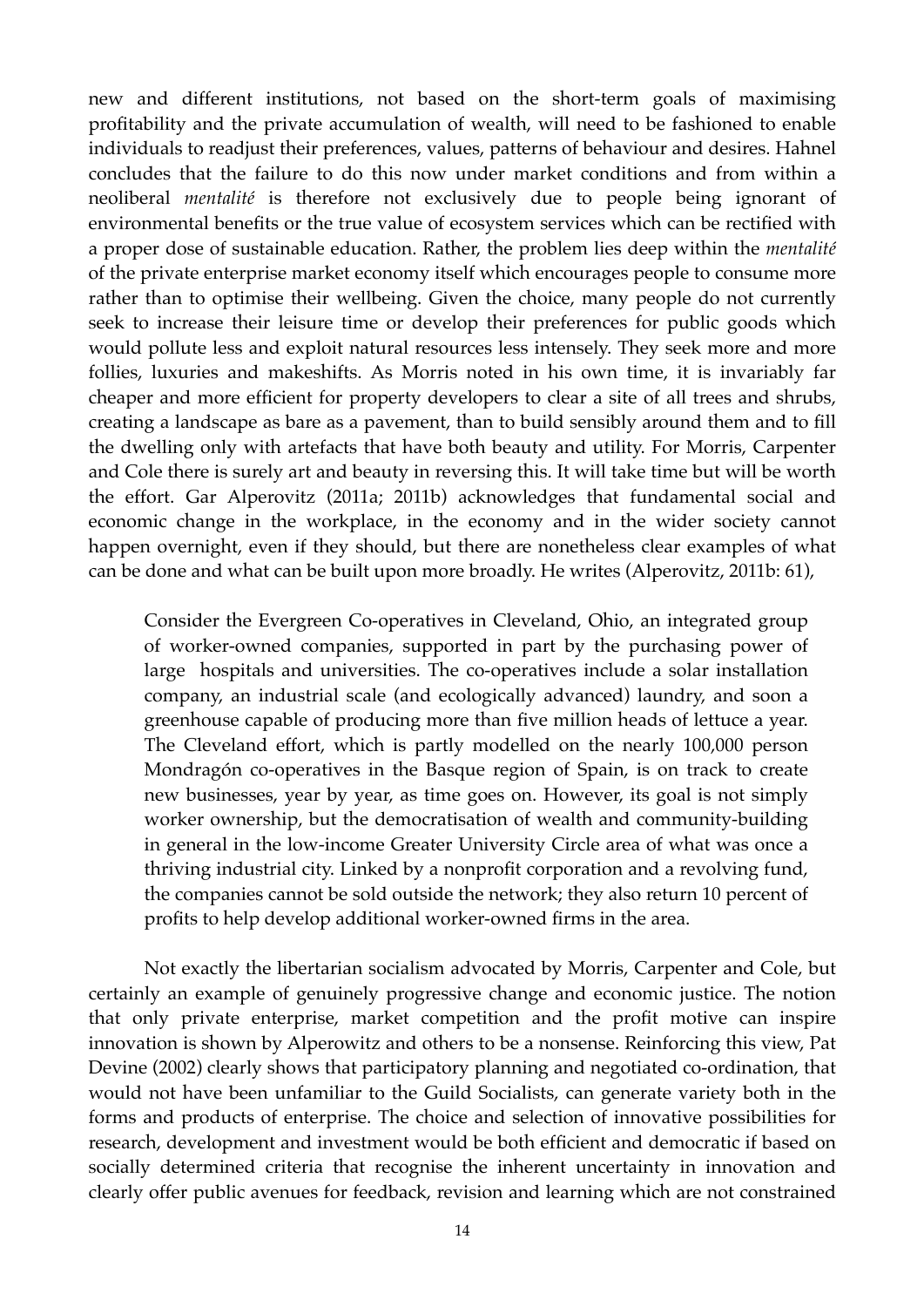totally by the pursuit of private profit. Such a process would draw on the tacit experience and knowledge of all those who care to be involved. It would also enable democratic oversight and control to prevent any socially valuable innovation being hijacked by and harnessed to private interests. The open source software or freeware movement attempts to realise their principles and benefits in its own practice and the successes of many of the worker-recovered companies in Argentina, following the economic meltdown there, may be cited as significant social, workplace and ideological innovations in a political and legal environment that has not been particularly helpful. Ozarow and Croucher (2014) have shown how this workers' democracy or self-management in Argentina has been institutionally embodied and has ended the former fragmentation of workers and to a large extent their alienation from each other. A new moral economy has consequently emerged as many social goals promoted by these worker recovered enterprises - dignified work, higher wages and community based social projects - have been realised. Work is now frequently perceived by these co-operators as 'free' and the former hierarchical organisation of work as degrading rather than natural or inevitable. A new nonmarketised and communal *mentalité* is developing with the idea of 'companies without bosses' being effectively 'naturalised'. This key element of economic justice invariably dovetails with examples of gender and racial justice too. Many poor communities, and in the US many poor black communities, have for decades experienced too little of either. Jessica Nembhard (2014) has documented how some communities of colour have drawn on and developed their own alternative political economy based, of necessity, on cooperation, self-help and mutualism that pays due respect to W.E.B Du Bois' 'cooperative commonwealth' and the Grassroots Movement of Malcolm X that strove to rebuild the declining economy of Jackson, Mississippi, through co-operative enterprise. Some decades earlier, the leading black economist Abram L. Harris suggested that the experience of running co-operatives could enable a form of Guild Socialism to be feasibly established in Black America, especially if consumers demanded control over corporate cartels and if the 'co-operative movement among the Negro as a means of self-help [is] prepared to see it [the cartels] wiped out' (Harris quoted in Nembhard, 2014: 106).

Closer to home, Preston's Labour Council committed itself to a co-operative initiative in 2011 and used the experience of Cleveland Ohio as a model for its own locally driven economic reconstruction. Councillor Matthew Brown has since worked with six local 'anchor' institutions - including local colleges, the Constabulary, Lancashire County Council, and a large tenant led co-operative housing association - to facilitate the local procurement of more of their goods and services. Between 2012 and 2015 Preston Council doubled its own procurement from local businesses from 14% to 28%. The Council has also worked to create new worker-owned businesses and has set up a scheme encouraging employee buyouts of existing companies on the retirement of their owners. As Brown told *Renewal* (O'Neill and Brown, 2016: 75):

The centralised state by itself can't lead to the kind of social outcomes we want. We've got to have a mixture of ownership models, whether that's co-operatives, employee-owned businesses, whatever, that we want to move towards a genuinely socialist economy. We've got to take an approach that's democratic and that devolves power. (…) Public ownership should be about devolving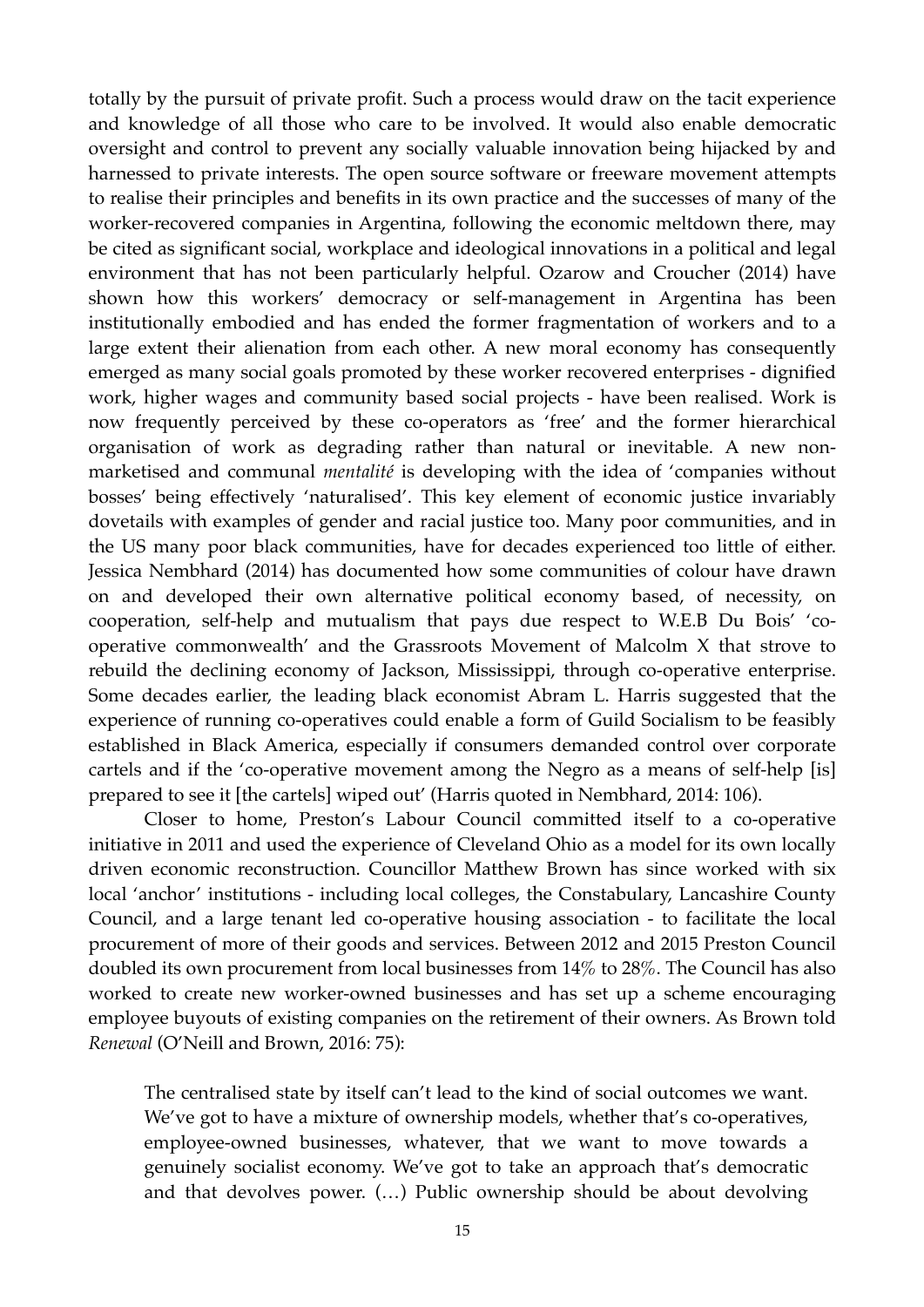things to the local level, and involving the people actually working in these businesses and industries, and service users, as well as the people you vote for.

Apart from co-operatives there are also charities, community interest companies, a credit union and social enterprises, some of whom operate on co-operative lines, working with the Council. Matthew Brown hopes that some social enterprises and charities will change their status to co-operatives in order to bid to anchor institutions for supply contracts initially involving food. Such transformation is not always easy or feasible. Unfortunately, the law has been reshaped by successive neoliberal governments in its own interests and this must be rectified if initiatives like in Preston are to be replicated easily elsewhere. Consequently, as Davies (2013) has argued, a new architecture of social law facilitating economic democracy needs to be created with the same dedication as neoliberals have exhibited in the past to fashion the system we all know has failed.

What is currently taking place in Preston and Cleveland has clear affinities with the Guild Socialism promoted by G.D.H.Cole and beyond that the mediaeval guild system praised and reimagined by William Morris. The pre-capitalist guilds of the fourteenth century sought to ensure that production was largely controlled and regulated by associations of producers themselves. Prices, wages and the quality of goods were set so as to prevent customers from being exploited, with the local municipal authority either practically or nominally guaranteeing the process. When the Medieval craft guilds were at their peak in the fourteenth century the economy operated predominantly at a local level. Very soon, emergent capitalism would shift the emphasis towards the national and international spheres. Many guildsmen argued that Guild Socialism ought to operate predominantly locally too with producer guilds being in close dialogue with consumer councils to ensure needs were met equitably and efficiently. Cole believed Guild Socialism would help fashion an associative and decentralised political and economic democracy based principally on function and balance. The localist agenda promoted by the green movement today in many ways echoes these earlier practices and experiments (Norberg-Hodge and Read, 2016). Morris, looking back to an earlier time for inspiration and guidance, perceived the guilds as creating the towns and their civic spirit and it was this localised spirit of association that feudalism could not crush but which capitalism over the centuries has done its best to. Writing in 1890, Morris (1914: 388) stated,

If the leading element of association in the life of the mediaeval workman could have cleared itself of certain drawbacks, and have developed logically along the road that seemed to be leading it onward, it seems to me it could scarcely have stopped short of forming a true society founded on the equality of labour: the Middle Ages, so to say, saw the promised land of Socialism from afar, like the Israelites, and like them had to turn back again into the desert. For the workers of that time, like us, suffered heavily from their masters: the upper classes who lived on their labour, finding themselves barred from progress by their lack of relation to the productive part of society, and at the same time holding all political power, turned towards aggrandizing themselves by perpetual war and shuffling of the political positions, and so opened the door to the advance of bureaucracy, and the growth of that thrice-accursed spirit of nationality which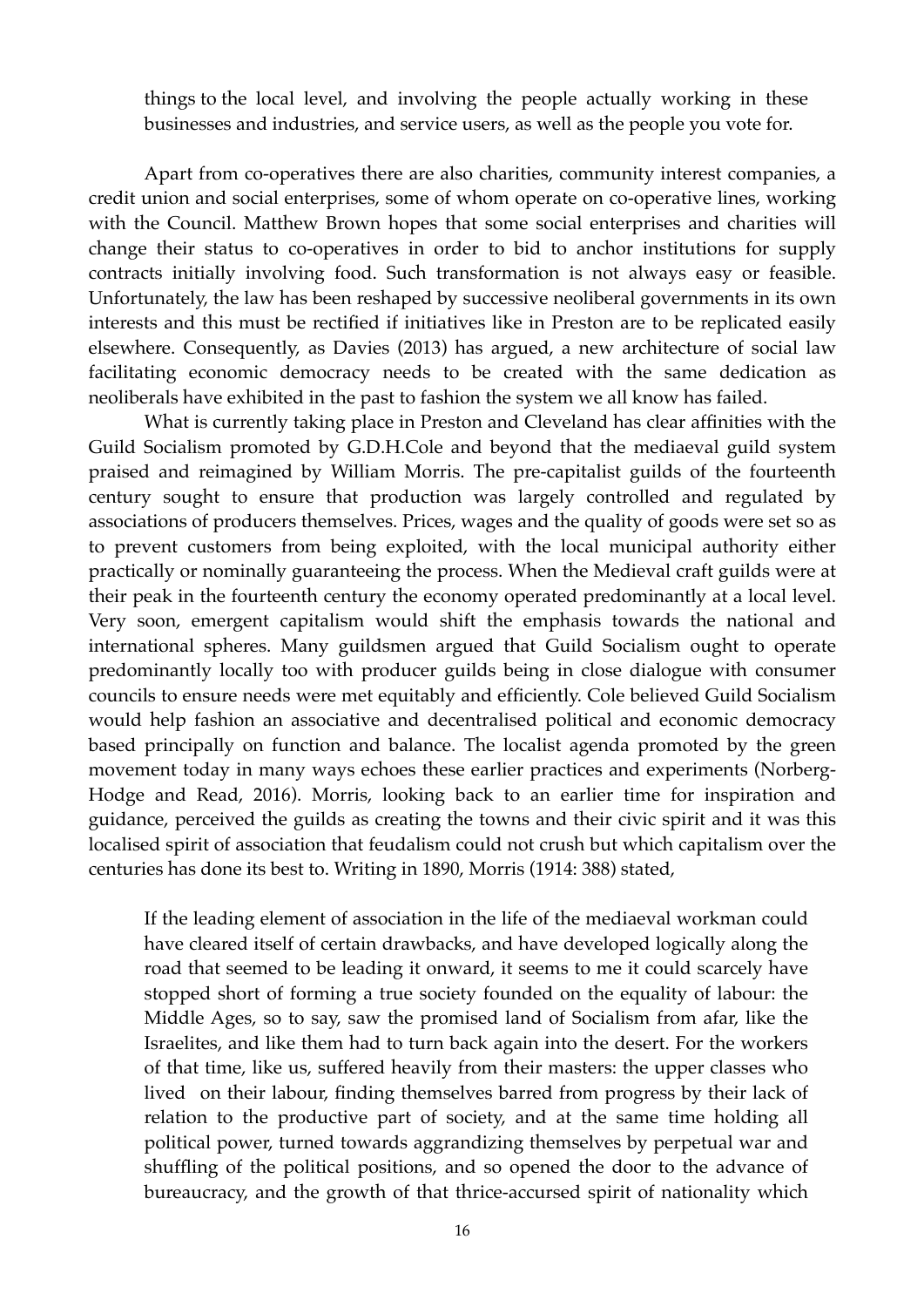so hampers us even now in all attempts towards the realization of a true society.

## **Conclusion**

This essay has suggested that economic democracy requires fundamental shifts in how we manage our economy, do business, undertake work, enjoy the benefits of what we produce, and how we ensure technology is controlled by us to our individual and collective benefit rather than to the benefit of Morris' profit-grinders. This means organising ourselves politically and socially at a variety of spatial scales in such a way as to optimise our freedom, autonomy and creativity. Co-operatives UK has argued that workers in the gig economy can address their precarious employment status and rewards by forming co-operatives and securing trade union representation based on a Union Coop model that has operated successfully in India, Italy and parts of the USA (Conaty, Bird and Ross, 2016). The problem with this solution is one William Morris and G.D.H.Cole would be quick to identify. It leaves too much to the market. For Cole, Guild Socialism was a means of bypassing the market determination of pay and prices and for Morris, although co-operatives could 'teach workmen how to manage their own affairs', they left the capitalist wage system, private ownership and harmful competition virtually intact. Cooperatives need to act just like any other capitalist organisation although this may be partially compensated for by a supportive and enabling local state and anchor institutions that negotiate and contract directly with them. Importantly, the experience of the Building Guilds in the 1920s offers a salutary reminder of the intolerance of capitalism to any threat to its 'profit grinding' and control of labour. For Morris and Cole, the key component of a genuine socialist transformation was the abolition of labour as a commodity form, which meant creating a series of co-operative and equitable commonwealths - or guilds - and thereby abandoning the market model of social and economic organisation, labour exploitation and its totalising rationalities and *mentalities*.

In striving to change the world human social beings change themselves. As Foucault (2008) noted, biopower and biopolitics are not always as effective or as secure as their progenitors would wish. Resistance is always present to some extent and change is always a possibility as the historical record shows. The world of work is entering a period of serious uncertainty as digital technology creates new opportunities but devastates many well established professional and non-professional job roles and as the Internet brings together supply, energy, labour and future production at near zero marginal cost. It is imperative that the benefits of production and future economic and social wellbeing are shared equitably and democratically. This can only occur if the decision-making process at every scale and in every sphere is democratically organised, inclusive and participatory. The lessons from history and from contemporary initiatives attempting to create a solidary and social economy show that the world can change if people wish it. Markets can be tamed and perhaps even abolished. That was Morris' hope. We must 'make socialists', he insisted, for if we don't, or can't, then inequality, exploitation, degraded work and waste will stifle us all. Morris (1915b: 193) writes,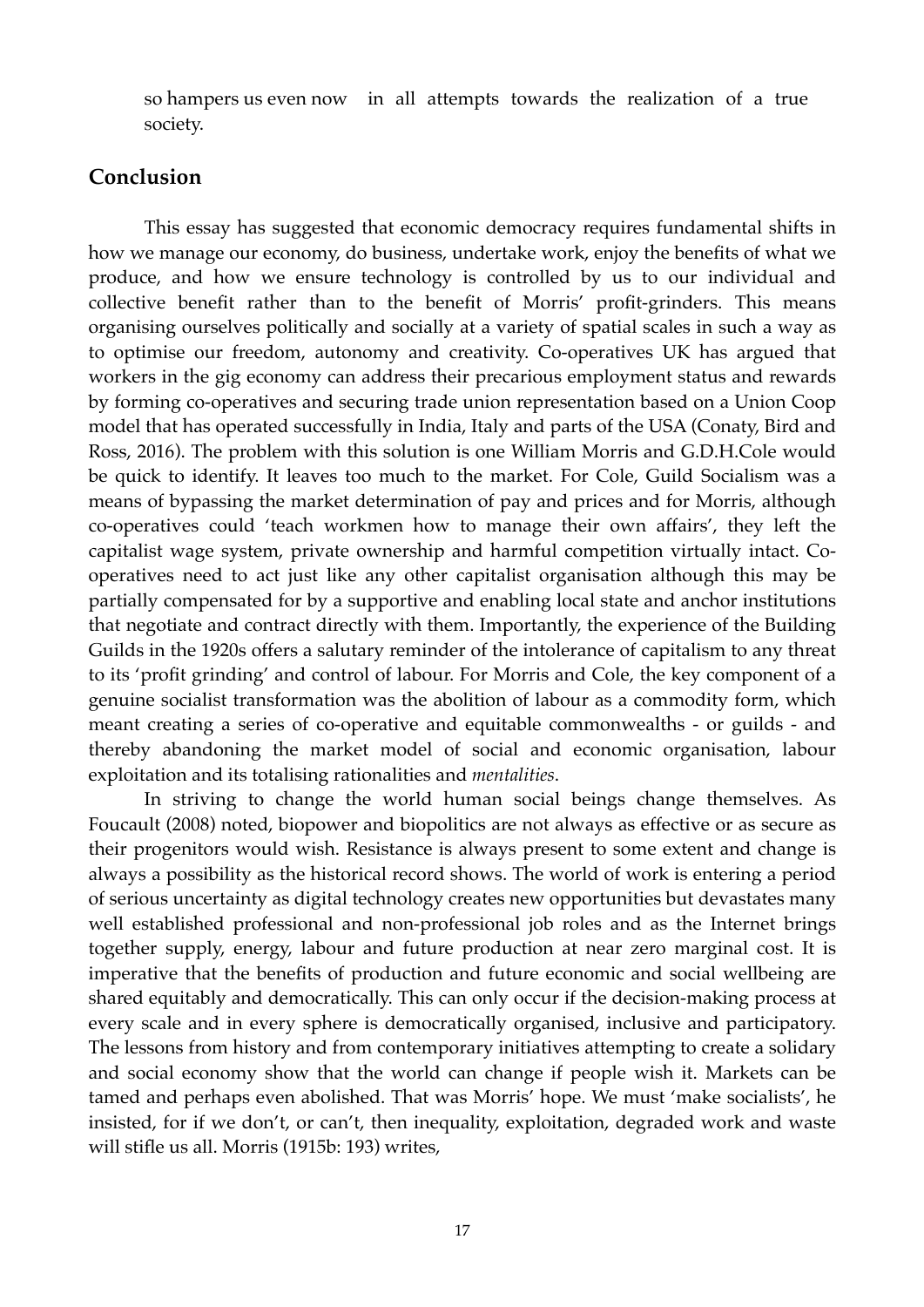The wonderful machines which in the hands of just and foreseeing men would have been used to minimise repulsive labour and to give pleasure - or in other words added life - to the human race, have been so used on the contrary that they have driven all men into mere frantic haste and hurry, thereby destroying pleasure, that is life, on all hands: they have instead of lightening the labour of the workmen, intensified it, and thereby added more weariness yet to the burden which the poor have to carry.

Socialism implies a different *mentalité* to the one currently dominant. However, as Edward Carpenter (1918: 55), an advocate of a co-operative economy, environmentalism and Guild Socialism, noted in his essay 'Industry as an Art',

If production became free then nearly everyone would work in that spirit. And in order that production *should* become free the conditions are also extraordinarily simple - the only condition being that people generally should *desire* it to be free.

The wonderful machines that many write of today with both enthusiasm and trepidation are so important to our future that we must not automatically dismiss them but it is essential for us to face up to their potential dangers, occluded by the seductive ideology of unbridled technological progress and the technological fix. We must also simultaneously face up to a number of interconnected environmental challenges such as climate change and environmental degradation, which are a direct consequence of the capitalist mode of production. In losing touch with ourselves as creative and skilful workers we are losing touch with our capability of fashioning our own lives, decent living and working environments, our health and the health and beauty of our planet. In the companion piece to this essay, I will explore Morris' views on the environment and how they may help us understand the ecological affordances of new technologies, of useful work and of practical action.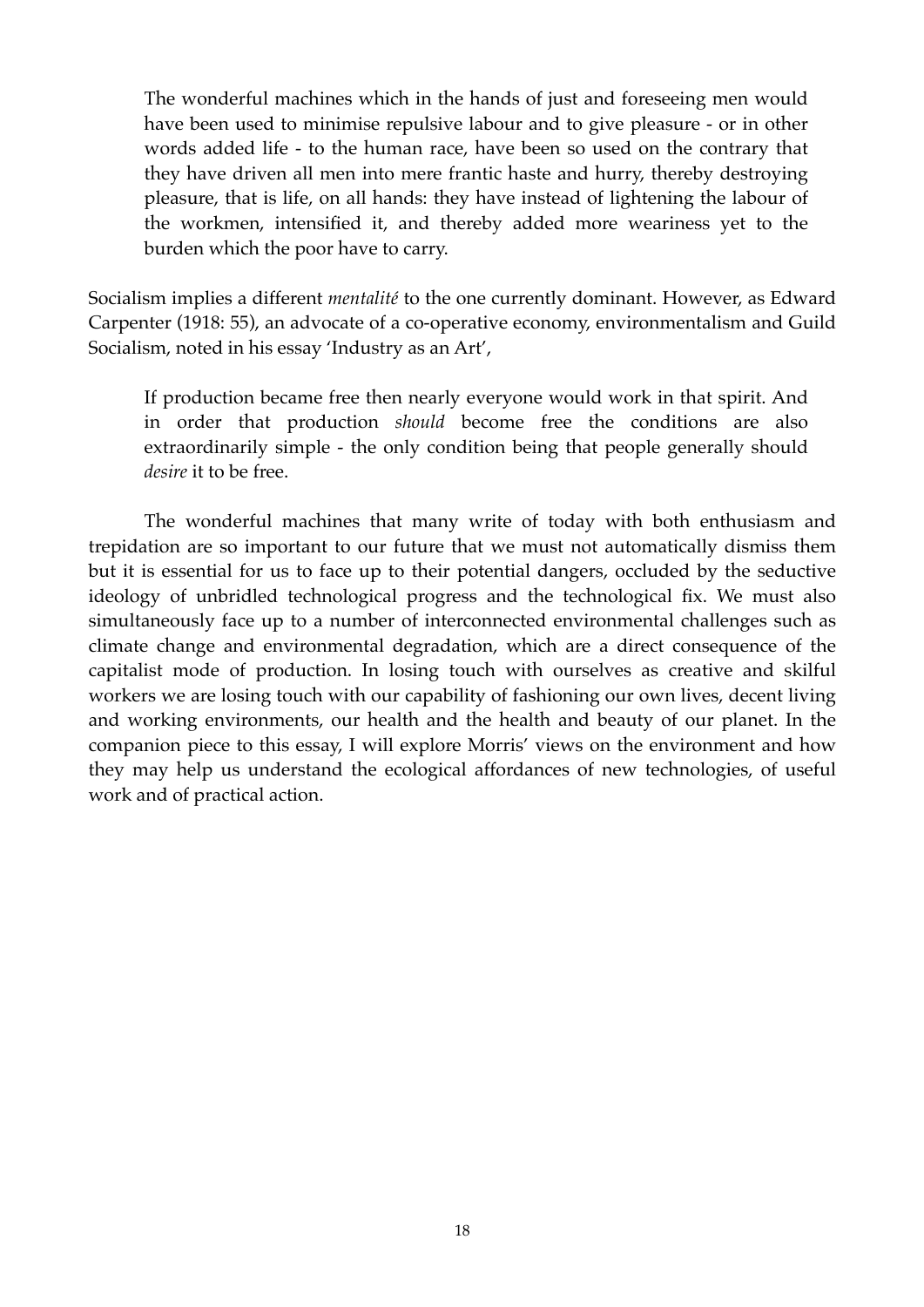## **References**

Albert, M. (2004) *PARECON: Life After Capitalism*. London: Verso.

Alperovitz, G. (2011a) *America Beyond Capitalism*. Takoma Park/Boston: Democracy Collaborative Press/Sense and Dollars.

Alperovitz, G. (2011b) Neither Revolution or Reform: A New Strategy for the Left. *Dissent*, Fall, pp.59-64.

Autor, D.H (2015) Why Are There Still So Many Jobs? The History and Future of Workplace Automation. *Journal of Economic Perspectives*, Vol. 29, No. 3,pp.3-30.

Bing, A. M. (1921) The British Building Guilds. *The Survey*, Oct. 29, pp.167-171.

Blewitt, J. (2013) 'EfS: contesting the market model of higher education'. In Sterling, S., Maxey, L. and Luna, H. eds *The Sustainable University*. London: Routledge.

Bregman, R. (2017) *Utopia for Realists: And How We Can Get There*. London: Bloomsbury.

Brown, I. (1920) *The Meaning of Democracy*. 2nd edition. Oxford: Richard Cobden-Sanderson.

Brown, W. (2015) *Undoing the Demos: Neoliberalism's Stealth Revolution.* New York: *Zone Books.*

Brynjolfsson, E. and McAfee, A. (2014) *The Second Machine Age: Work, Progress, and Prosperity in a Time of Brilliant Technologies.* W. W. Norton & Company.

Burke, P. (1986) Strengths and weaknesses of the history of mentalities. *History of European Ideas*, vol.7, no.5, pp.439-451.

Carpenter, E. (1918) *Towards Industrial Freedom.* London: George Allen and Unwin.

Carpenter, E. (1920) *Civilisation: Its Cause and Cure.* London: George Allen and Unwin.

Cole, G.D.H. (1917/1972) *Self-Government in Industry.* London: Hutchinson.

Cole, G.D.H. (1918) *Labour in the Commonwealth.* London: New Commonwealth Books.

Cole, G.D.H. (1920) *Guild Socialism Restated.* London: Leonard Parsons.

Cole, G.D.H. (1950) *Essays in Social Theory.* London: MacMillan.

Conaty, P., Bird, A. and and Ross, P. (2016) *Not Alone: Trade union and co-operative solutions for self-employed workers*. Manchester: Co-operatives UK.

Cox, G.V. (1921) The English Building Guilds: An Experiment in Industrial Self-Government. *Journal of Political Economy*, Vol.29, No.10, pp.777-790.

Davies, W. (2013) Recovering the Future: the reinvention of 'social law'. Juncture, Vol.20, No.3, pp.216-222.

Devine, P. (2002) Participatory Planning Through Negotiated Coordination. *Science and Society*, Vol. 66, No.1, pp.72-85.

Fielding, K. (2017) The gig economy: an unintentional ally of modern slavery. Cooperatives UK, Blog. Available at: https://www.uk.coop/hr-news/gig-economyunintentional-ally-modern-slavery

Ford, M. (2015) *Rise of the Robots: technology and the threat of mass unemployment.* London: One World.

Foucault, M. (2008) *The Birth of BioPolitics: Lectures at the College de France, 1978-79*. London: PalgraveMacMillan.

Greenberg, E.S. (1986) *Workplace Democracy: the political effects of participation*. Ithaca: Cornell University Press.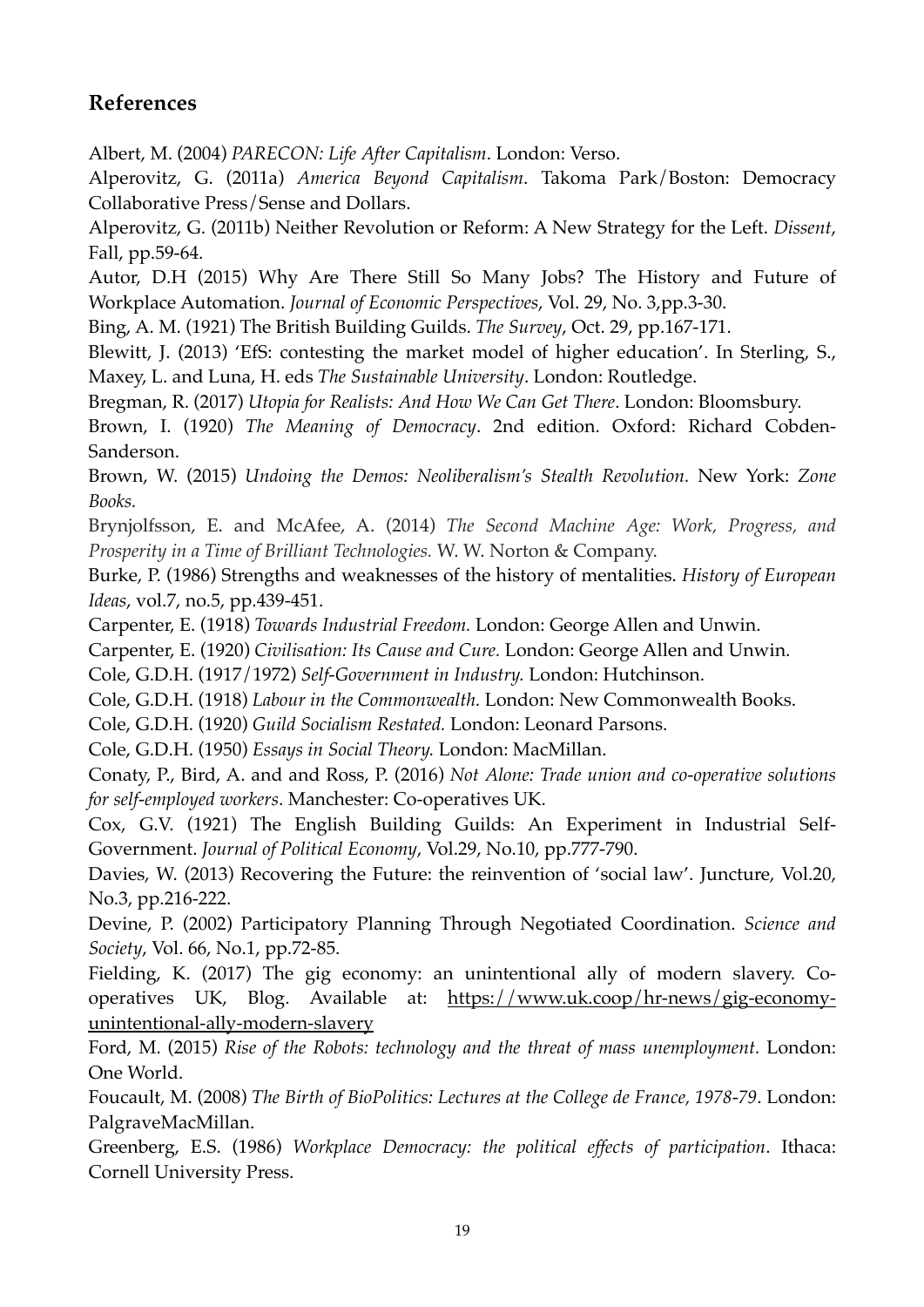Hahnel, R. (2005) *Economic Justice and Democracy: From Competition to Cooperation*. New York: Routledge.

Hahnel, R. (2012) *Of the People, By the People*. Soapbox.

Hahnel, R. (2013) The Growth Imperative: Beyond Assuming Conclusions. *Review of Radical Political Economics*, Vol 45, No.24

Joslyn, C.S. (1922) The British Building Guilds: A Critical Survey of Two Years' Work. *The*  Quarterly Journal of Economics, Vol.37, No.1, pp.75-133.

Landa, I. (2010) *The Apprentice's Sorcerer: Liberal Tradition and Fascism*. Chicago: *Haymarket Books.* 

Lebowitz, M.A. (2015) *The Socialist Imperative: From Gotha to Now*. New York: Monthly Review Press.

Masquelier, C. (2014) *Critical Theory and Libertarian Socialism*. London: Bloomsbury.

Mason, P. (2015) *Post Capitalism: a guide to our future*. London: Allen Lane.

Morris, W. (1914a) '*The Lesser Arts'*. In Morris, M. ed Collected Works of William Morris Vol. XXll. London: Longmans Green and Company, pp.3-27.

Morris, W. (1914) 'The Beauty of Life'. In Morris, M. ed *Collected Works of William Morris Vol. XXll*. London: Longmans Green and Company, pp.51-80.

Morris, W. (1914c) 'Art and Industry in the Fourteenth Century'. In Morris, M. ed *Collected Works of William Morris Vol. XXll*. London: Longmans Green and Company, pp.375-390.

Morris, W. (1915a) 'Useful Work v. Useless Toil'. In Morris, M. ed *Collected Works of William Morris Vol. XXlll.* London: Longmans Green and Company, pp.98-120.

Morris, W. (1915b) 'Art and Socialism'. In Morris, M. ed *Collected Works of William Morris Vol. XXlll.* London: Longmans Green and Company, pp.192-214.

Morris, W. (1973) 'Socialism and Anarchism'. In Morton, A.L. ed *Political Writings of William Morris*. London: Lawrence and Wishart, pp.209-213.

Nembhard, J.G. (2014) *Collective Courage: A History of African American Cooperative Economic Thought and Practice.* University Park PA: Pennsylvania State University Press.

Norberg-Hodge, H. and Read, R. (2016) *Post-Growth Localisation*. London: Local Futures/ Green House. Available at: *http://www.greenhousethinktank.org/uploads/4/8/3/2/48324387/postgrowth-localisation\_pamphlet.pdf*

O'Neill, M. and Brown, M. (2016) *T*he Road to Socialism is the A59: The Preston Model. *Renewal,* Vol.24, No.2, pp.69-78.

Ostergaard, G. (1997) *The Tradition of Workers' Control.* London: Freedom Press.

Ozarow, D. and Croucher, R. (2014) Workers' Self-management, Recovered Companies and the Sociology of Work. *Sociology*, Vol.48, No.5, pp.989-1006.

Ranciere, J. (2009) *Hatred of Democracy*. London: Verso.

Reich, R. (2009) *Supercapitalism: the battle for democracy in the age of Big Business*.

London: Icon Books.

Rifkin, J. (2015) *The Zero Marginal Cost Society*. London: PalgraveMacMillan.

Rushkoff, D. (2009) *Life Inc: how the world became a corporation, and how to take it back*. London: Bodley Head.

Salmon, N. ed (1994) *Political Writings: contributions to Justice and Commonweal 1883-1890 - William Morris*. Bristol: Thoemmes Press.

Selley, E. (1921) Inquiry Into The Working of the Building Guilds. *Garden Cities and Town Planning*, June.